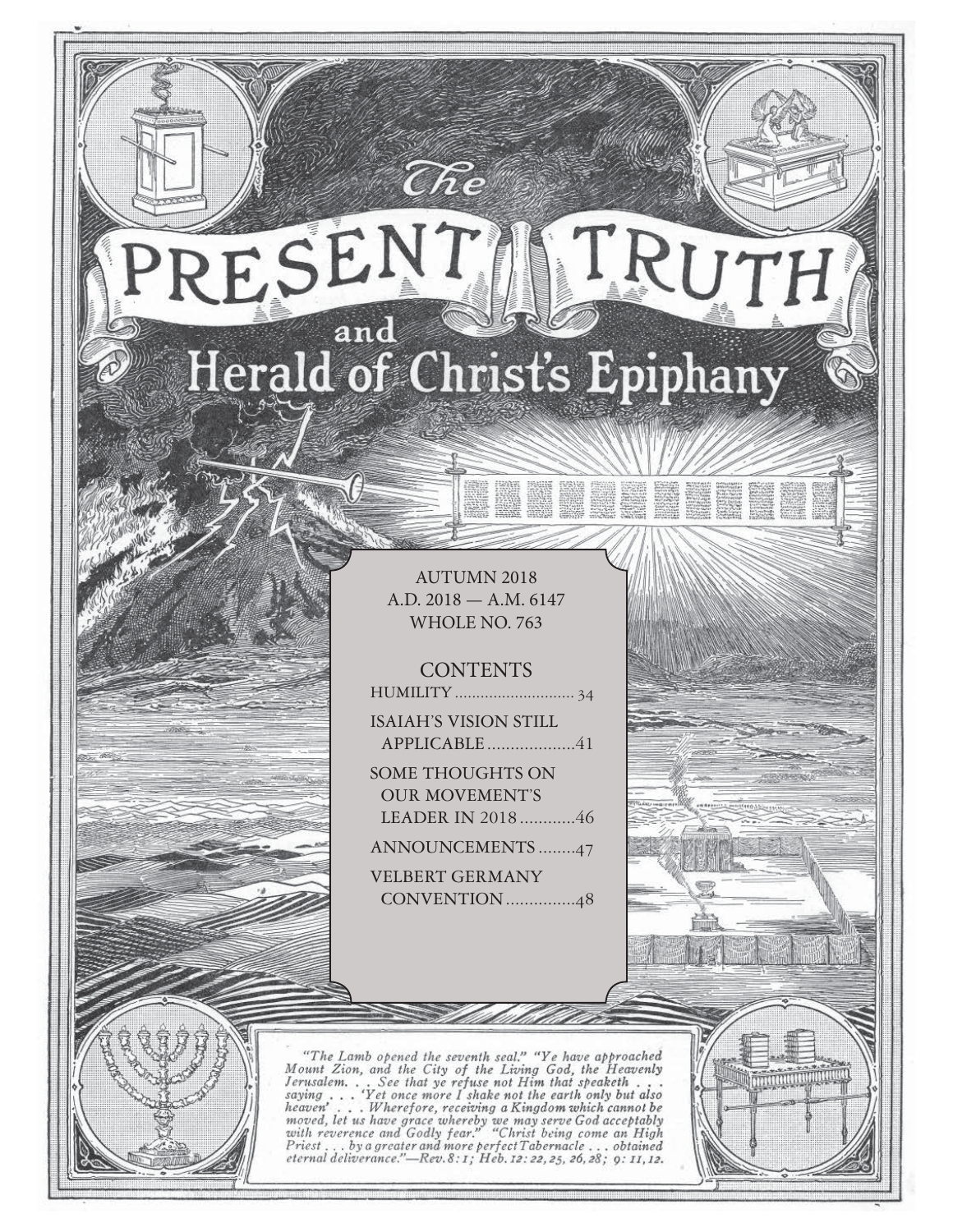HUMILITY  *"Yea, all of you be subject one to another, and be clothed with humility: for God resisteth the proud, and giveth grace to the humble." 1 Pet. 5:5 "Humble yourselves in the sight of the Lord, and he shall lift you up." James 4:10*

HUMILITY, a secondary grace, is produced by the higher primary graces' suppression of the efforts of the brain organ of self-esteem to control us. This suggests that humility is the chief of the secondary graces, for the brain organ of self-esteem is by position and function the highest of our selfish organs. If self-esteem dominates, it produces the worst of the selfish faults—pride, whereas the higher primary graces suppressing self-esteem's efforts to control us produces humility, the highest secondary grace, the opposite of pride, the worst of the selfish faults. We do not think that humility is the greatest grace; for the greatest is charity—unselfish, disinterested love (1 Cor. 13:13), whereas the other higher primary graces are in every case greater than humility, which among the remaining graces is doubtless the greatest.



bound to God as it understands His Word, this magazine stands  $for -$ 

• The defense of the Parousia Truth, given by the Lord through "that Servant," as basic for all further development of the Truth;

• The defense of the arrangements, charter and will given by the Lord through "that Servant," as binding on controlling corporations and associations among Truth people; and for

• The exposition and defense of the unfolding Epiphany-Basileia Truth, as meat in due season for the Lord's people, as He is pleased to provide it.

So important a grace as humility well deserves a discussion in a treatise devoted to the exposition of God's Word in all of its seven lines of thought, also in its ethical thoughts. The theme is certainly important, because without humility, under present conditions, especially in one's relations to God, little progress in knowledge, grace and service is possible. It is this peculiar function of humility that has misled some to think that it is the greatest of all graces. Its function justifies a lengthy pertinent discussion. We trust it will be a blessing to the heart and head of each of us and others.

#### **THE DEFINITION OF HUMILITY "A PROPER SELF-ESTIMATE"**

Our study of humility will begin with an inquiry into its nature—what is it? Many false notions prevail as to what it is. Some think it means the dull and somber face, the lowly work, the meager or coarse attire, the plain food or the hard living condition of the ascetic—in caves, in deserts, in wildernesses, in monasteries and convents. Some think it is the patronizing of the poor and lowly on the part of the monarch and the noble, rich and mighty. Some think it is the physical abasement of ritual, etiquette, voice, court ceremonial and subordinate position. Some think it is the "voluntary humility [servility to superiors] and worshipping of angels [messengers]" (Col. 2:18). Some think it is the stooped shoulder, the bowed head, the downcast eyes and the slow, faltering step. Some think it is the berating of self, especially if done in a melancholy voice.

Needless to say, any and all these things can be exercised while pride rules the heart. We must look for something else than these as humility. Humility is often defined as a lowly self-estimate. While there are cases of humility to which such a definition is adequate, still there are other cases which it does not fit. God is humble, but He certainly does not have a lowly self-estimate; for He thinks of Himself, and that rightly so, as the greatest, highest, best, wisest, most just, strongest and most loving and unique Being in the universe. Yet He is humble; these facts prove that humility is not in every case a lowly self-estimate.

Also, our Lord Jesus thinks of Himself, next to the Father, as the greatest, highest, best, wisest, most just, strongest, most loving and unique Being in the universe. Yet He is humble, which, again, is a proof that humility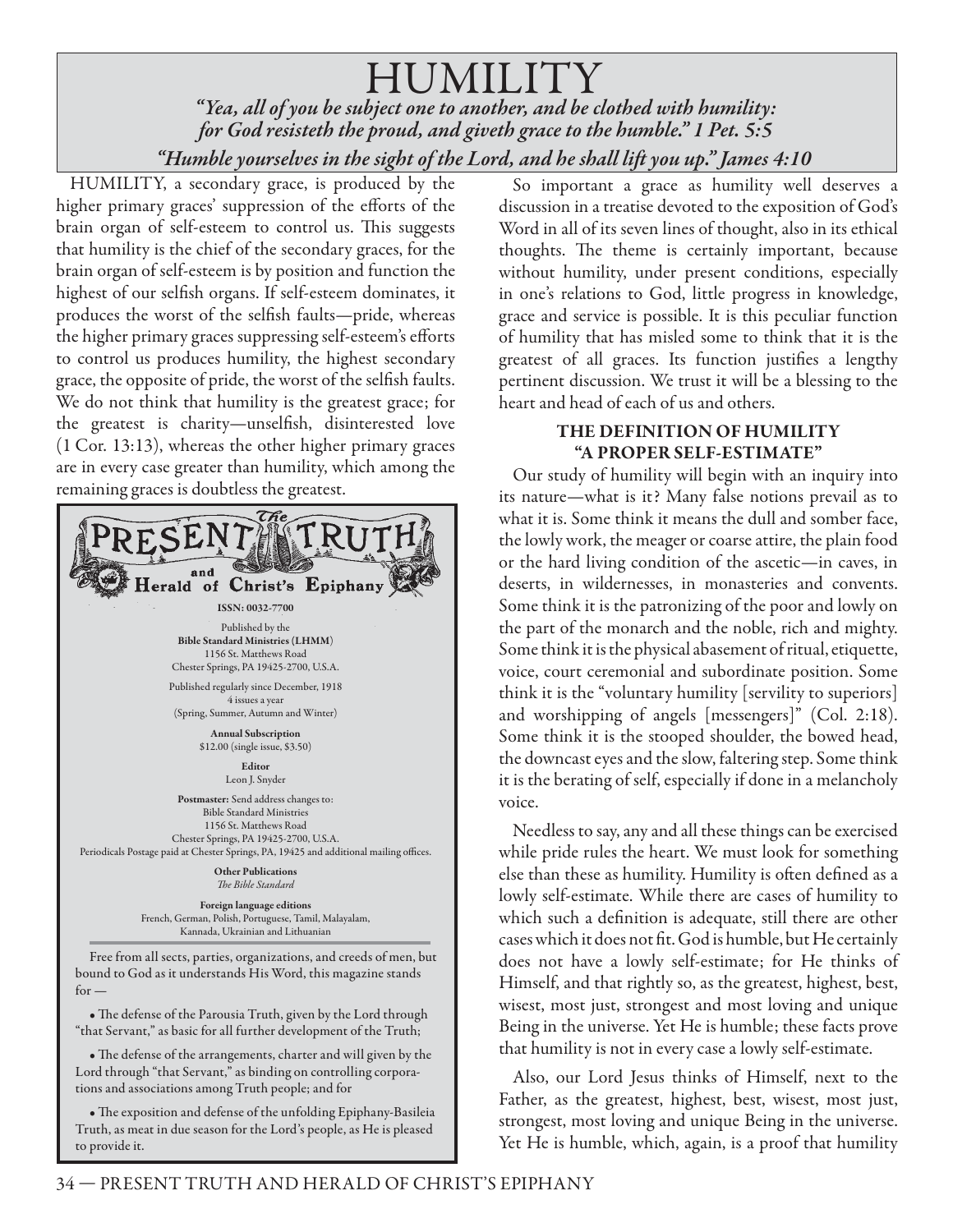is not in every case a lowly self-estimate. The various orders of other good spirit creatures lower than those on the Divine plane—cherubim, seraphim, principalities, powers, thrones, dominions and angels—all know that they are perfect, sinless, higher, greater, *etc*., than the best of perfected humanity will be (Heb. 2:7, 9). Yet they are humble, while having a high self-estimate, which is another proof that humility is not in all cases a lowly self-estimate. So, too, Jesus' Body members in glory know that, apart from the Father and the Son, they are the best, greatest, highest, wisest, most just, strongest and most loving beings that are or shall be in existence. Yet they are humble, which is still another proof that humility is not always a lowly self-estimate.

So, too, the Great Company after experiencing their resurrection change do not have a lowly self-estimate, yet possess humility. During the Millennial Mediatorial Reign the perfect Ancient and Youthful Worthies will know that they are greater, higher, better, wiser, more just, stronger and more loving than the rest of mankind, yet they will be humble. And after the end of the Millennium, when they will have been raised to spirit existence, they will know that in the above-mentioned qualities they will be much greater than the faithful restitutionist, yet they will be humble, which proves that humility is not always a lowly self-estimate.

#### **HUMILITY ABSOLUTELY AND RELATIVELY**

By the above we do not mean to be understood as teaching that under no circumstances is humility a lowly self-estimate. It is so relatively, though not absolutely, in all cases except one—God, and is so absolutely in some cases. In God's case it is never a lowly self-estimate. While in Jesus' case it is such in His relation to God, it is not so in His relation to others; for as we saw above He has a high self-estimate as to Himself, and as related to all other creatures. The same in principle is true of all the other spirit beings already created or to be created, as to their relation to God. In that relation they all have a lowly self-estimate, regardless of their self-estimate as to lower beings and as to themselves. The same should be true of fallen man and will be true of restored man.

In fact, a lowly self-estimate should, as their humility characterize every order of moral beings in their relation to higher orders of beings. Within each order, inferiors should have a lowly self-estimate as to their superiors in that order. Inferiors in relation to superiors in their own, or in all higher orders of being, in exercising humility toward such superiors, have in it and as its heart, a lowly self-estimate. As fallen beings, like the penitent angels and men, of and in themselves have a lowly self-estimate which is the heart and nature of their humility. Of course, in relation to lower beings this is not the case. Accordingly, from the absolute standpoint, for fallen angels and men it is proper to define humility as a lowly self-estimate, and in the relation of inferiors to superiors the same is true.

Since a lowly self-estimate is not a broad enough definition of humility, as it does not cover all cases of humility, what then, is a definition of humility that would cover all cases implied in the term? We raise this question, because a definition of a term is only then true when it covers all cases implied in that term. To this question we reply: A definition of humility that will cover every case of it is this: *Humility is a proper self-estimate*. That this definition is a true one we can see by an examination of every case of true humility.

God's humility is His proper self-estimate—the only kind of an estimate that He has, as to His relation to Himself and to all others. The same is true of our Lord's humility—a proper self-estimate that He has, as to His relation to Himself, to God as His Superior and to all others as His inferiors. This is true of the varied orders of present and future spirit beings, as to their relation to God and Christ, and to one another as equals, superiors or inferiors in rank and nature. This is true of the penitent fallen angels and fallen humans, as to their relation to God, Christ, His Body, the varied orders of present and future spirit creatures, as their superiors in nature and rank, to one another as to their varied ranks and natures and to lower natures.

Accordingly, the definition fits every case, and is therefore true. And this is the Bible definition that fits every case, though it uses also the definition, a lowly selfestimate, of certain cases, like those mentioned in Rom. 12:10, 16 "In your brotherly love unto one another being tenderly affectioned, In honor unto one another giving preference;" "The same thing one to another regarding, Not the lofty things regarding, But by the lowly being led along. Be not getting presumptuous in your own opinion." Also Eph. 4:2; 5:21; Phil. 2:3, 5-8 (Rotherham).

The passage above all others that gives a description of humility as a basis for its definition is what was given through the Apostle Paul in Rom. 12:3 (ASV), which shows it to be *a sober or proper self-estimate*: "I say, through the grace [in the exercise of my Apostolic office] that was given me, to every man that is among you [to every consecrated one], not to think of himself more highly [an exaggerated self-estimate] than he ought to think [which is a proper self-estimate; and what a proper self-estimate is, he describes as follows]; but so to think as to think soberly [he describes what a sober self-estimate is in the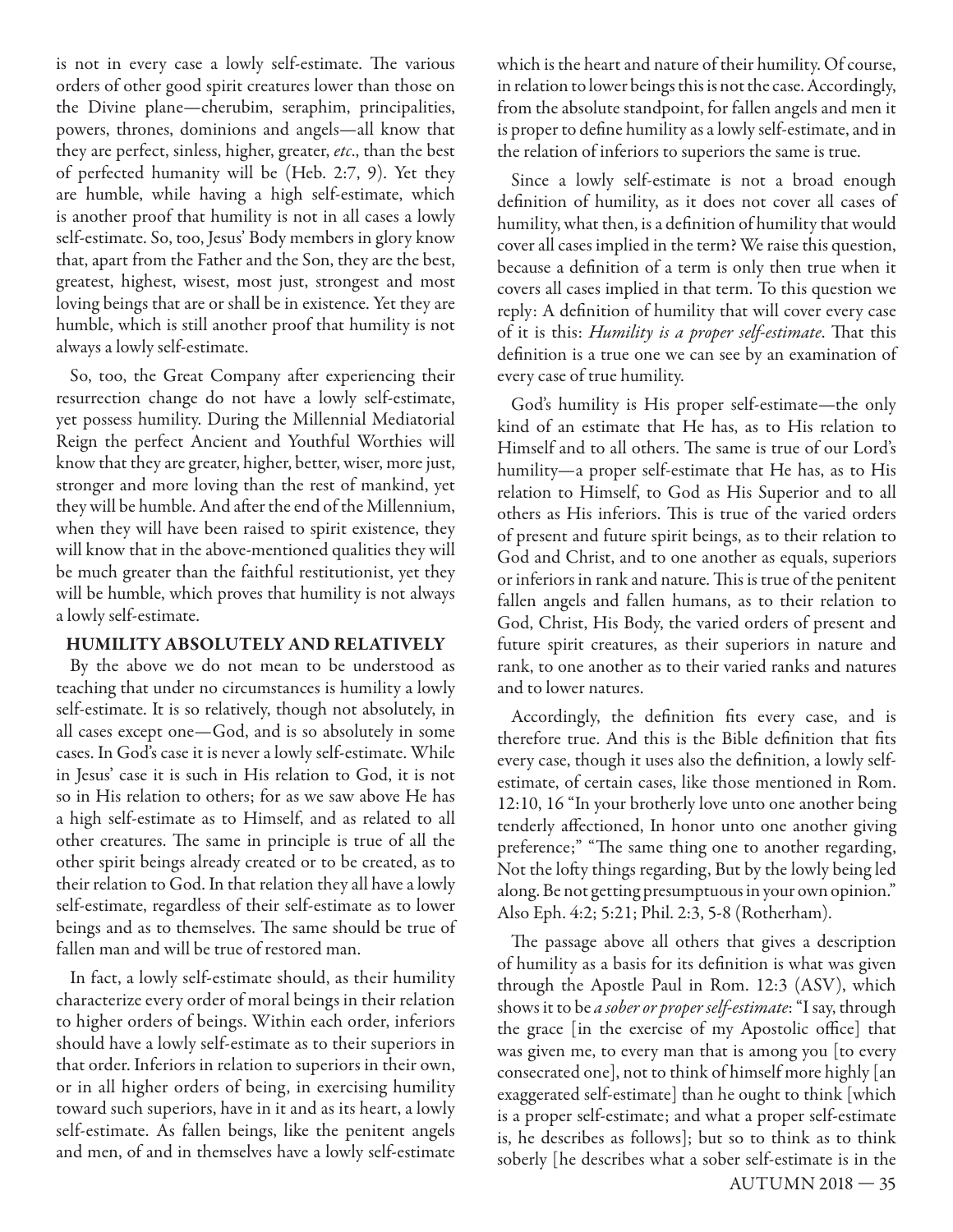following part of the verse], according as God hath dealt to each man a measure of faith [God's estimate of each one's capacity for faithfulness]."

God measures the ability of the consecrated to be faithful by three things: (1) the varying degrees of their having the holy Spirit, (2) their varying talents and (3) their varying providential situations.

According to the combined percentage of these, 100% counting as perfection, God grades their capacity for faithfulness, and as a result sets them into various positions of greater or less responsibility. Those who have larger measures of the Spirit, better abilities and more favorable providential situations are given higher positions of responsibility. These higher positions vary also according to the varying percentage of the combination of these three things in those of large, larger and largest measures of the Spirit, abilities and favorable providential situations, *i.e*., those of varying capacities for faithfulness are given corresponding positions of responsibility, just as those of less capacity for faithfulness are given corresponding lower positions, differing according to the varying percentages of the combination of these three things.

For example, our Lord had 100% perfection in all three of these respects and was the only one having that percentage; He was given the highest position, that of being Head over the Body members and all others. According to their varying ratings the Twelve were given varying positions of responsibility in the Body of Christ. God does not rate these three things equally in calculating their combined percentage but varies them in proportion as they contribute to the capacity for faithfulness. In rating our Lord at 100%, which He had in each one of the three, He did not rate each at 33⅓%. How do we know this? Because God values at a higher rate the weight of the Spirit than that of the other two and rates the weight of talents above that of the providential situation. In reaching 100% for Jesus' combined percentage, though not knowing it with exactness, we may reasonably suppose, as not far from the exact weights of these in the combined percentage, that He probably counted Jesus' 100% of the Spirit as about 60% of the combined percentage, His 100% of talents as about 25% of the combined percentage and His providential situation of 100% as about 15% of His combined percentage. These $-60\% + 25\% + 15\%$ rated His combined percentage as 100%.

After the same method, which in the three respects would vary in each one, God has rated every consecrated one as to his capacity for faithfulness, and accordingly set him in that position in which his capacity for faithfulness, if loyally exercised, would enable him to administer efficiently and thoroughly; for some positions are so taxing as to make it impossible for some to administer them efficiently and thoroughly.

For example, none except Jesus had a sufficient capacity for faithfulness to administer efficiently and thoroughly the place of Head over all. Again, *e.g*., Bro. Johnson did not have the capacity for faithfulness in a sufficient degree to have been able to administer efficiently and thoroughly the position of the Parousia Messenger; yet we know from the fact of the Lord's giving Bro. Johnson the position of the Epiphany Messenger that he did have the capacity of faithfulness in sufficient degree to enable him to administer it efficiently and thoroughly.

So with every other consecrated child of God: each one has the capacity for faithfulness in sufficient degree to enable him to administer the position into which God has set him; for each one knows that God so set the members, proved so by Rom. 12:3 and 1 Cor. 12:18, 28. To estimate oneself according to the place assigned him by God is a sober self-estimate; for that is God's estimate of him. And so to estimate himself is a humble self-estimate, for it is a proper, correct self-estimate, because this is how God has soberly judged him. Therefore the all-embracing and correct self-estimate is a sober thinking of oneself. It is not too high; it is not too low; but it is just right as true to the facts. Following are some passages showing the nature of humility: Psa. 86:1; 138:6; Matt. 5:3; 11:29; Luke 18:13, 14; Rom. 12:10, 16.

#### **THE ELEMENTS OF HUMILITY**

We will come to a clearer understanding of humility if we come to understand its elements or parts. And to see these clearly, we will first have to recognize the parts or elements of self-esteem. These are self-confidence, selfsatisfaction and self-respect. As humility results from the higher primary graces suppressing the efforts of selfesteem to control, so when the higher primary graces suppress the efforts of self-confidence to control, that part of humility is developed which is the opposite of selfconfidence, *i.e., self-distrust,* which is, accordingly, the first element or part of humility. When the higher primary graces suppress the efforts of self-satisfaction to control, that part or element of humility is developed which is the opposite of self-satisfaction, *i.e*., *self*-*dissatisfaction,* which is, accordingly, the second element or part of humility. When the higher primary graces suppress the efforts of self-respect to control, that part of humility is developed which is the opposite of self-respect, *i.e*., *self*-*disrespect* and self-abasement. This shows that there are two qualities opposite to the qualities resulting from the control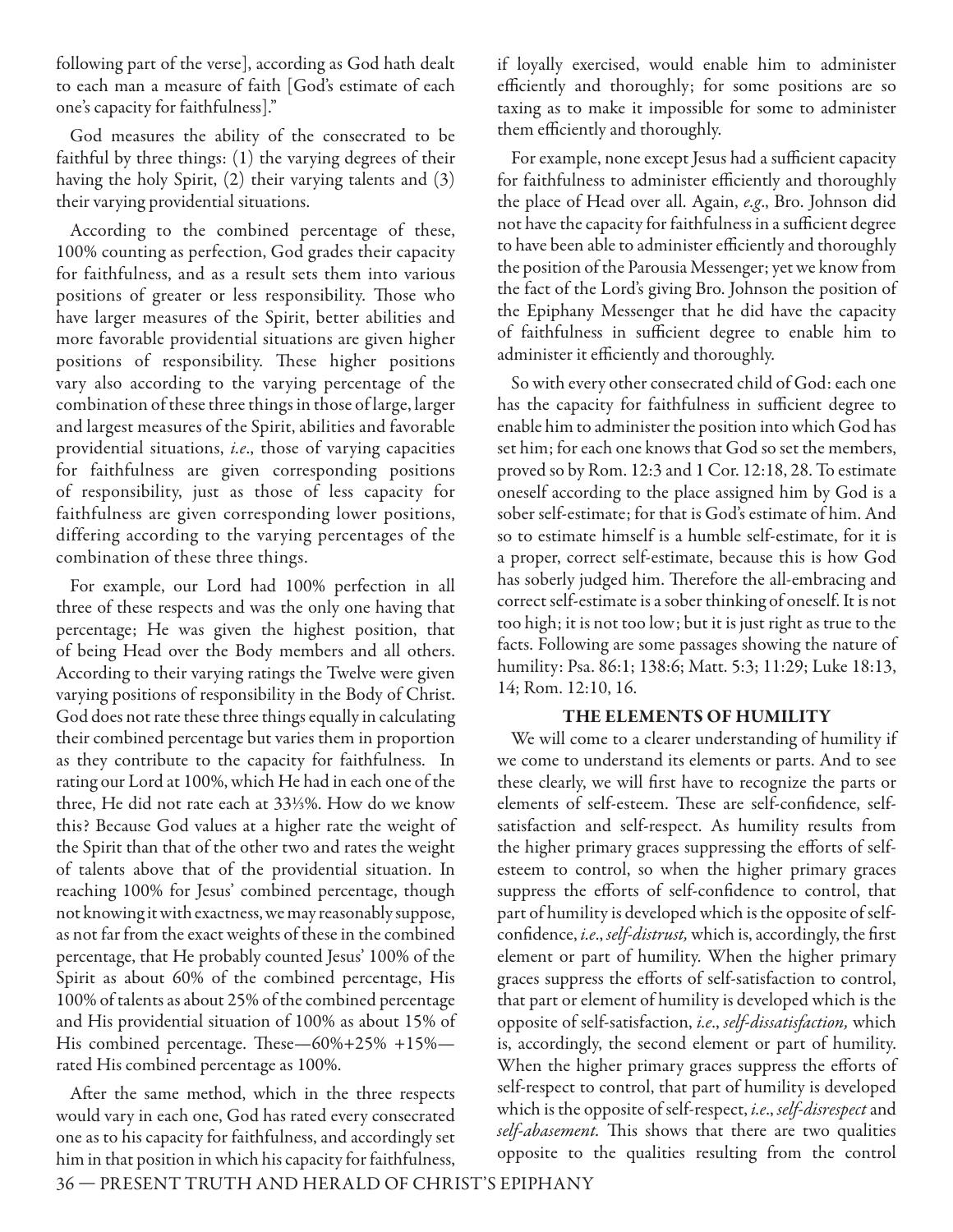of self-respect, *i.e.*, arrogance and self-exaltation. The ingredients of humility are *self*-*distrust, self*-*dissatisfaction, self*-*disrespect* and *self*-*abasement.* 

#### **EXAGGERATIONS OF HUMILITY**

But these ingredients of humility, like humility itself, can be exaggerated into faults, which must work evil in one's character and works. Self-distrust can be cultivated and exercised to such an extreme as to make one incapable of accomplishing physically, mentally, morally and religiously what he can accomplish; and he makes a failure of himself and of his undertakings, when he can be induced to undertake anything of which he is capable, which often it is impossible to influence him to do because of his exaggerated humility.

Also, self-dissatisfaction can be cultivated and exercised to such an extreme as completely to discourage one physically, mentally, morally and religiously from undertaking anything in these spheres of activity, or if he does undertake anything therein, he will give it up uncompleted. So, too, self-disrespect can be cultivated and exercised to such an extreme of self-abhorrence physically, mentally, morally and religiously as to mar or ruin everything that one undertakes in any of these four spheres of action.

Likewise, one's self-abasement can be so exaggerated physically, mentally, morally and religiously as to injure or ruin everything that he undertakes. Care must be exercised to avoid such extremes, and the way to avoid them is not to allow humility in its entirety or in its parts to control the higher primary graces, rather by these to control it and its ingredients as servants of Truth, righteousness and holiness. In this way humility and its ingredients are kept in a proper balance, and it becomes a quality of great value and usefulness in the processes of character development and of character expression.

The fact that God put self-esteem into the human disposition proves that it can be used as a servant of Truth, righteousness and holiness. If we have so much of self-confidence as enables us to do what God wants us to do, and no more, and if we have so much self-respect as makes us despise doing wrong and appreciate our doing good and right, we make servants of Truth, righteousness and holiness of these two parts of self-esteem. In our fallen condition we cannot make use of self-satisfaction as a servant of Truth, righteousness and holiness, for when we have done our best we have done but imperfectly (Luke 17:10), and, of course, we should never be satisfied with imperfection.

But when we become perfect, then we will be able to exercise self-satisfaction as a servant of Truth,

righteousness and holiness; but if used by *sinful* beings it always develops pride, and always is an exercise of pride. God, Christ, the glorified saints and the various orders of good angels, all are satisfied with themselves, but only to the extent of making their self-satisfaction a servant of Truth, righteousness and holiness. The following Scriptures treat of one or another ingredient of humility: Prov. 27:2; Isa. 51:1; 1 Cor. 13:4; 2 Cor. 11:30; 12:5-11; Phil. 2:3, 5-8 (Rotherham); Jas. 3:1.

#### **PRIDE THE OPPOSITE OF HUMILITY**

We will obtain still clearer ideas of the meaning of humility, if we understand its opposite, pride. Pride is an improper, untrue, incorrect self-estimate, that takes the form of an exaggerated self-estimate. Pride never underestimates its possessor. It is always an exaggerated self-estimate. The following Scriptures prove this of it: Job 37:24; Psa. 10:2-6; 12:3, 4; 18:27; 49:11; 52:7; 73:6-9; 75:4-6; 101:5; 119:21, 69, 70, 78; 131:1; Prov. 6:16, 17; 8:13; 11:2; 13:10; 15:5, 12, 25; 16:5, 18; 25:6; 30:32; Jer. 45:5; Hab. 2:5; Matt. 23:6-11; Luke 1:51, 52; 1 Cor. 1:29; 4:6-10; 5:2, 6; 8:1, 2; 10:12; 2 Cor. 10:5, 12, 18; 12:7; Gal. 6:3; 1 Tim. 3:6; 6:3, 4, 17; 2 Tim. 3:2, 4; Jas. 4:6; Rev. 3:17, 18; 18:7.

Little does it behoove any fallen being to be proud; yet, strange paradox, they are the only ones who are proud! In other words, the very ones that should not be proud are the only ones who are proud! As all will agree that pride is an exaggerated self-estimate, we will pass on to a consideration of pride's elements. These are an overweening [excessive] self-confidence, an overweening self-satisfaction (in fallen beings all self-satisfaction is overweening) and an overweening self-respect, whose constituents are arrogance, or haughtiness, and selfexaltation. An overweening self-confidence makes one self-sufficient. Such an one thinks he needs no one's help; for he thinks he is capable of doing anything physical, mental, moral or religious, even those things that the ablest who are humble shrink from attempting.

An overweening self-satisfaction fills one with conceit over his (1) physical, (2) mental, (3) moral and (4) religious supposed *perfections*. Doubtless they are the people with whom wisdom was born and will die ( Job 12:2). An overweening self-respect always produces arrogance along the lines of the four spheres mentioned above. And it is sure to lead one to self-exaltation, regardless of how unfit one is, or of how much injury he thereby inflicts on others and himself. Satan is the classic example of such (Isa. 14:12-20). No station, condition or attainment is immune to it. It even sets itself up among the Lord's people, especially among their leaders. It has,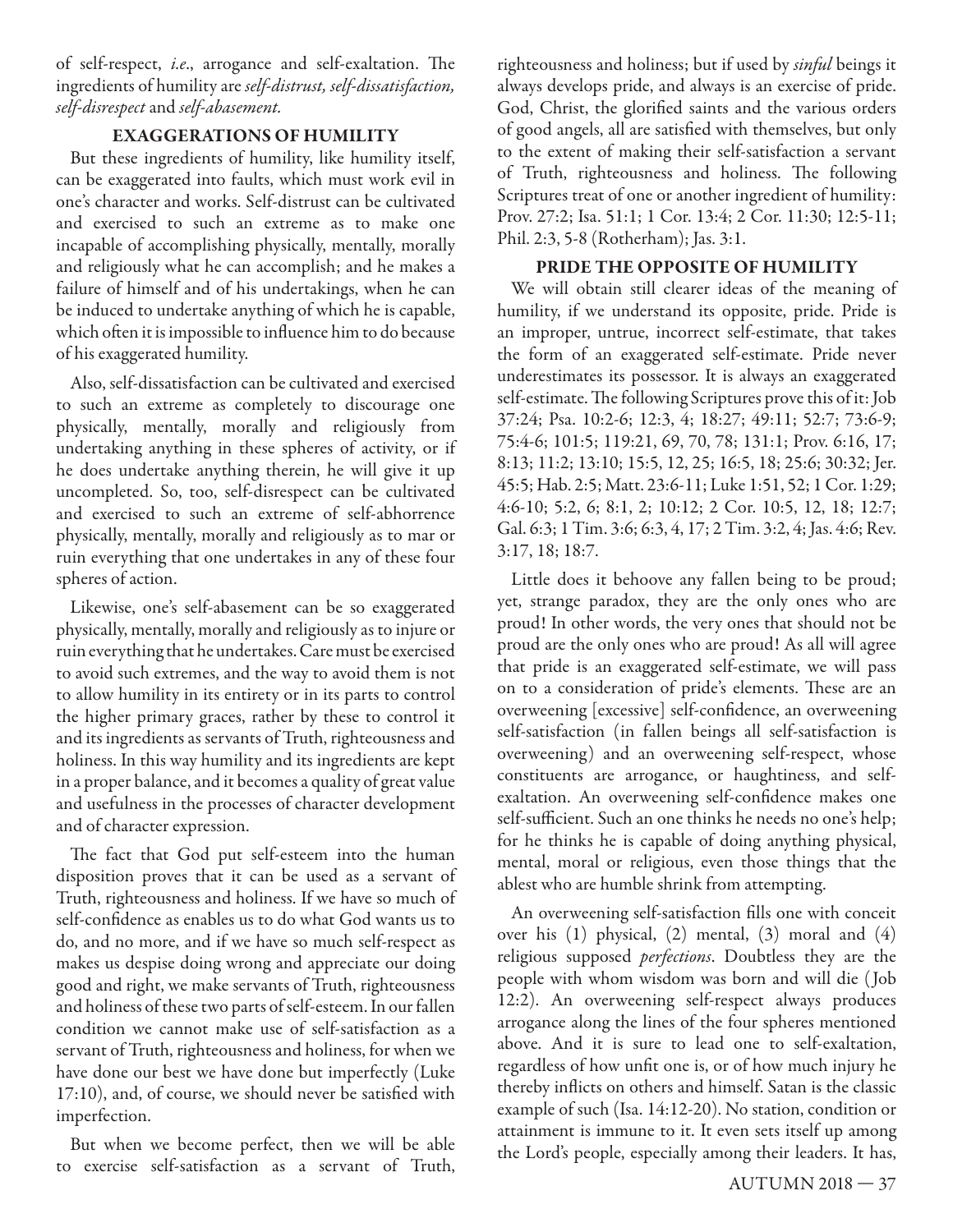accordingly, various degrees of exaggeration in all spheres of operation. Yet how true is the saying, "O, why should the spirit of the mortal be proud?" Certainly the contrast between pride and humility helps us better to understand both.

#### **THE FUNCTIONS OF HUMILITY**

Humility has varied functions. In general, its office is to help our qualities of heart and mind to keep their place, to avoid wandering, to encourage in proper directions, to restrain from improper activities and to help maintain a proper balance among and toward one another.

Specifically, it helps us to take a proper attitude toward God, which instinctively helps us to regard and treat as the Supreme Being, whose it is to command and forbid, whom it is for all others to obey and reverence, to love and trust, to serve and please, to worship and adore, to thank and praise, to learn about and preach about, with all our heart, mind, soul and strength. Humility assists one to come into and remain in a right heart's appreciation and relation to God. It assists toward exercising repentance toward, and faith in Him and Christ. It looks to Him as the Source of Truth and righteousness, as Teacher, Justifier, Sanctifier and Deliverer, as well as the Creator, Provider and Redeemer, and assists in making one act in harmony with Him in these respects. Learning that in all respects He has appointed our Lord Jesus as His Agent, under Him, it helps us to submit ourselves to this way of dealing with God. Humility has the office of assisting us to come into a right attitude toward, and relation with God and with our Lord Jesus, through whom God works.

Also, humility has the office of helping us to come into right attitudes and relations to our fellows. It imparts to us a proper respect to our superiors, without fear, or terror. It helps us to a proper fellowship with our equals, without excessive familiarity. It bestows a proper graciousness toward inferiors. It helps us to prefer others in honor, and to esteem them better than self. It keeps us from trampling upon the rights and sensibilities of others. It prevents busy-bodying in others' business, and inquiring too closely into their private affairs. It frees us from envy, vanity, arrogance and self-exaltation toward others. It enables us to know and keep our place in our relations to others.

Humility also has an office work toward self. It keeps us from self-sufficiency, self-satisfaction and an overweening self-respect, with their resultant arrogance, haughtiness and self-exaltation. It keeps us from self-distrust, selfdissatisfaction and self-disrespect. It helps us quickly to recognize our faults, weaknesses and lacks and to put them aside. It makes us feel our need of approaching God

as our Creator, Provider, Redeemer, Teacher, Justifier, Sanctifier and Deliverer, and to take the necessary steps to come into at-one-ment with Him. It helps us to restrain ourselves when we need restraint, to be moderate in all things and to keep our place. It has a fine function in character and conduct in all our relations—toward God, Christ, others and self.

#### **HUMILITY'S REASONABLENESS**

Humility is certainly reasonable. We are aware that the arrogant, ambitious and self-seeking resent it, seek to denounce it and to suppress it in its hindrances to their course. We are aware that at times, even the well-meaning resent its restraints, yet it is reasonable. God's requiring it of us (Micah 6:8) should commend it as reasonable to have and exercise. "He hath shewed thee, O man, what is good; and what doth the LORD require of thee, but to do justly, and to love mercy, and to walk humbly with thy God?"

What is more reasonable than the attitude and conduct that it inculcates toward God as Creator, Provider, Redeemer, Teacher, Justifier, Sanctifier and Deliverer? What is more reasonable than the attitude and conduct which it cultivates and exercises toward our Lord Jesus as God's Agent toward us in the above-mentioned seven relations in which God stands toward us? What is more reasonable than the attitude that it helps us to maintain and the conduct that it helps us to exercise toward our superiors, equals and inferiors among men? Few things conduce to more peaceful relations with them than humility; while pride is continually trampling on their toes and causing friction. What is more reasonable for us to have and exercise in our relations with self than humility? And what makes us more trouble and gives us more injury than pride?

Even if we were perfect, as God, Christ, the saints and the good angels are, humility would still adorn us better than the most precious jewels, than the costliest raiment, than the most beautiful surroundings, including the sweetest perfumes. How much more does it become us in our fallen, imperfect condition! As pride is the most unseemly thing for creatures full of faults, weaknesses and lacks, so humility is most becoming to those who, like us, are encompassed by these imperfections. Are we not at best needy beggars; and why should the beggar be proud? Rather, humility should mark him. "What hast thou that thou didst not receive? now if thou didst receive it, why dost thou glory, as if thou hadst not received it?" (1 Cor. 4:7). Surely, therefore, humility is a very reasonable quality to have.

38 — PRESENT TRUTH AND HERALD OF CHRIST'S EPIPHANY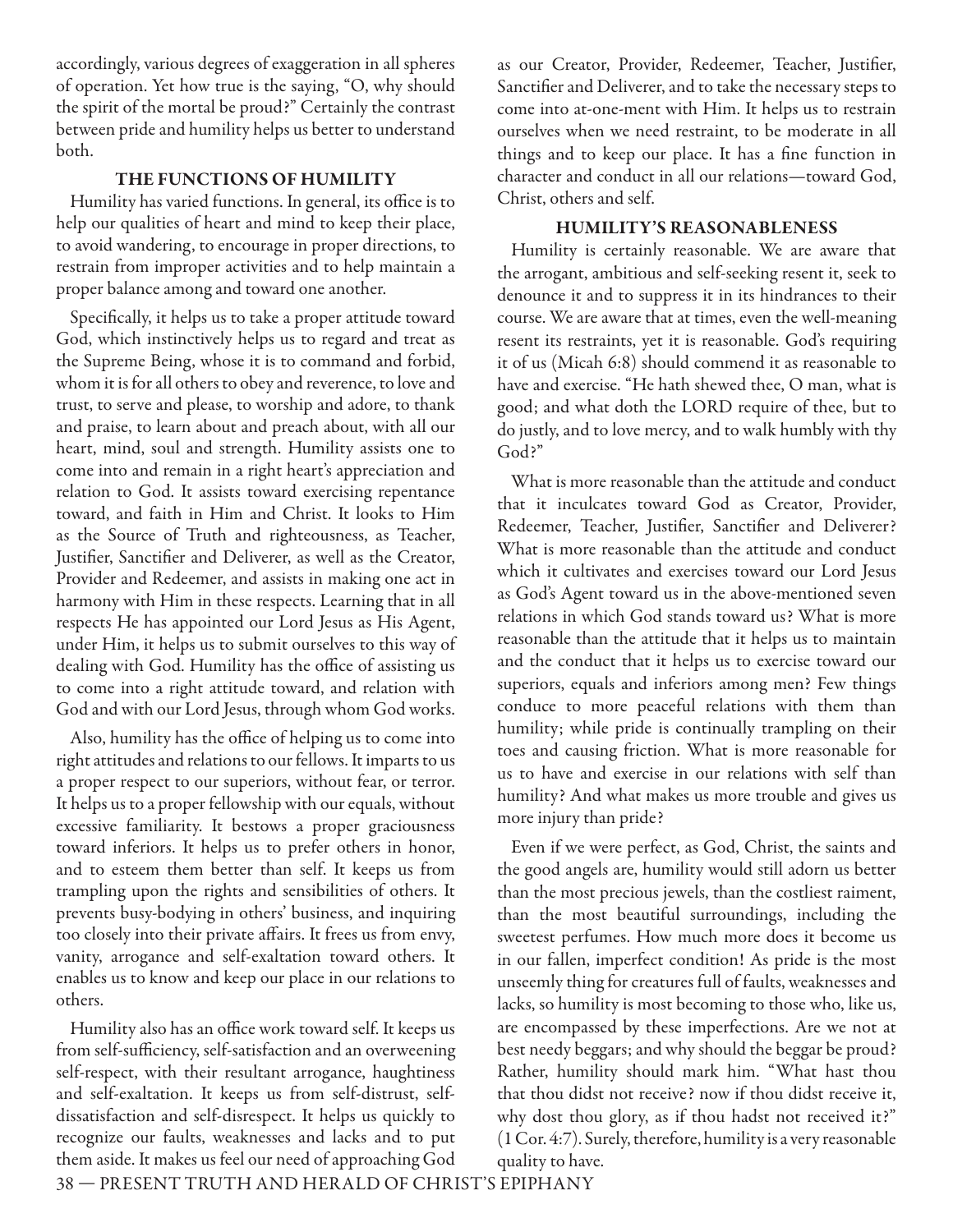#### **THE ENEMIES OF HUMILITY**

Very few of our qualities stand in more danger than our humility; for it is violently attacked by Satan and our enemies more subtly, perhaps, than any of our other qualities. Especially in the leaders and the more gifted. However, it is not the leaders alone that have been targets for Satan's shafts of pride; also all the brethren, particularly the more gifted among them, have been more or less such targets; for if one is gifted physically, mentally, morally or religiously, Satan is sure to incite flatterers to give him abundant praise to arouse pride in him.

Consider how the Truth gives its possessor powers of argument that others do not have, and then can one truthfully say that no temptation lurks in its possession to one of a more or less combative disposition, which all soldiers of the cross, to overcome, must have, at least to some degree. Consider how the possession of the Spirit makes one more attractive, cheerful and pleasing than others, and will one then assert that the temptation to consider oneself better than others is foreign to such a possessor of the Spirit? It is not despite, but because of the privileges that God's calling gives one, that seductions of pride are offered such. Our humility is in constant danger, and it is a quality that we should especially guard well, lest Satan beguile us with his subtlety. And they that fail so to do are sure to fall among the slain.

#### **THE CULTIVATION OF HUMILITY**

A quality so important certainly should be cultivated, and that in relation to God and Christ, to others and to self. Many methods might be suggested as to the way of its cultivation in these relations, but the following will be suggested as among the best: submission of our hearts and minds to the control of humility-producing thoughts from the Word of God. To develop humility toward God, the following thoughts, held upon the heart and mind by the new will subjecting itself to their influence, will produce that form of humility: God's greatness and our littleness; God's wisdom and our lack of wisdom; God's justice and our sinfulness; God's love and our selfishness; God's power and our weakness; God's knowledge and our ignorance; God's infallibility and our fallibility; God's supremacy and our subordination; God's Saviorhood and our lost, undone condition; God as Teacher and we as His pupils; God as Justifier and we as justified by His grace without our merit; God as Sanctifier and we as sanctified by His Spirit, Word and providences; God as Deliverer and we as made conquerors by His grace.

These thoughts kept firmly, continually and obediently upon our hearts and minds by our new wills, will develop humility in us toward God. The same sets of thoughts,

modified to suit the changed person, if kept upon a submissive heart and mind by our new wills, will enable us to cultivate humility toward our Lord Jesus. Let us use this method, and we will find ourselves growing in humility toward God and Christ; and it will also enable us to maintain our humility amid all its tests after it has been cultivated.

#### **THE EXERCISE OF HUMILITY**

Humility cultivated in us seeks to express itself by exercise; and it finds an ample field so to do in the domain of the physical, mental, moral and religious world. It knows that it becomes stronger by exercise; it seeks to express itself in thought, motive, word and act. It finds opportunities so to do in the family circle, in the work and affairs of shop, factory and office, in the field of social life, in the sphere of citizenship and, above all, in the hallowed precincts of religion. It has all spheres of activity and all relations of life as the stage upon which it can perform its functions in character expression.

Humility expresses itself with all its native attributes, it observes order and poise. It considers and acts in harmony with the rights, feelings and privileges of those with whom it has to do. It uses modesty as an ornament. It is the peacemaker on all occasions. It is generous, but secretive with its generosity. It is without self-indulgence.

The gorgeous poppy holds up its head for admiration, but the lovely violet bends its head downward to the earth and hides self out of sight whenever possible. During the day on earth's surface we can see no stars, but in a deep well or pit the galaxy of the heavens opens to one's view. The moon has no light of its own but delights to reflect the sun's light. The diamond has no light of its own but reflects other light. So the best and ablest sons of God are clothed with the greatest humility, and delight to draw attention to the good in others and not in self, especially to the good in God, Christ and His faithful consecrated ones.

Nature abounds with illustrations on humility's various phases, especially in contrast with pride, its opposite. Not the mountain tops and steep sides get the benefit of the generous rains of heaven, which frequently lay them bare as masses of rock, but the valleys below are enriched by these. Not the heads of wheat that stand erect are the desired ones, but the ones that are bowed down by the weight of their ripe kernels. The water must sink deep into the earth to the roots of the tree before as sap it can be sent upward throughout the tree.

#### **THE RESULTS OF HUMILITY**

In many ways humility leads in the direction away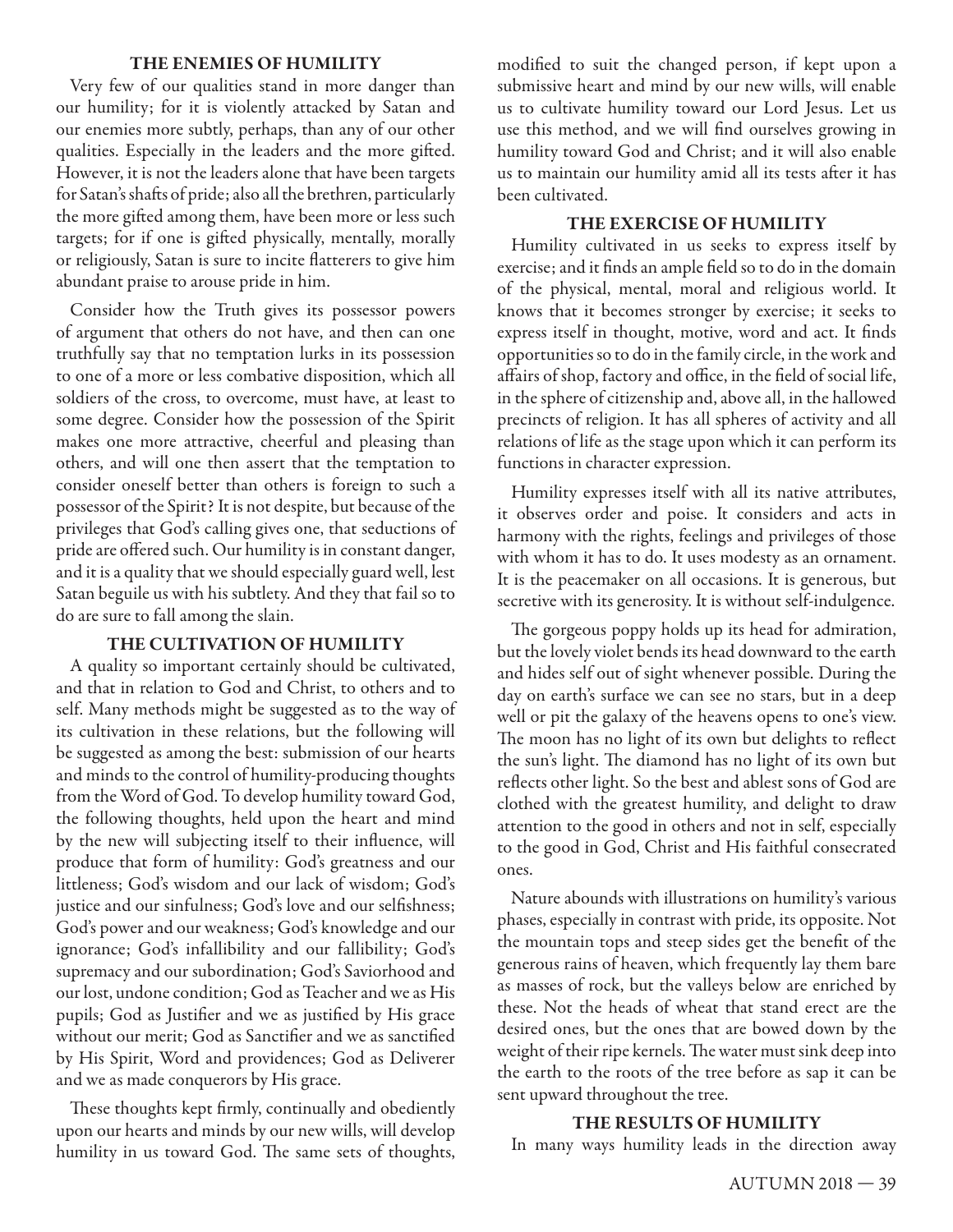from that toward which the flesh pulls. The flesh seeks honor, reputation, prominence, ambition, high station for self. It delights to occupy the center of the stage, and to stand in the limelight. To shine is its aspiration; to gain human applause and acclaim are its aim and endeavor. It seeks to acquire a great name, amass great wealth, achieve distinction, attain power, and exercise authority. All this leads in the direction of pride and away from humility. These things the flesh considers its gains, and they are its advantages.

Humility calls one away from all this as the ambitions of vanity; for it loves the quiet of obscurity, to be away from the crowd, to be free from the flesh's honors, to be without worldly reputation, to be free from its ambitions. It shuns to occupy the center of the stage and to stand in the limelight. It prefers others than self to shine. To it human applause and acclaim are empty and meaningless.

As a grace it contributes its part to abhorrence, avoidance and opposition to evil, especially in oneself, and cooperates in its overthrow, which, of course, is an advantage to the Spirit. It is its peculiar province to furnish a fine atmosphere for the cultivation of all our other graces. How could we cultivate faith, hope, love and obedience without it? What would become of our selfcontrol and patience, if humility did not furnish them a good springboard to add impetus to a leap toward their development and practice?

Humility is very fruitful in service. It does not irritate those who oppose themselves to us; and it helps one to keep from being angered by opponents of the Truth. It bestows a pleasing spirit and manner on the one that serves, and serves to win favor, which, of course, helps to make a better impression, especially if it is the Truth that is being presented. Moreover, under the trials that one's faithfulness in the study, spread and practice of the Truth brings upon him, humility greatly assists him to bear them in a right spirit. Humility is peculiarly our way to God, for without it approach to God is denied. And it is peculiarly the way of God to us through His son our Savior. Had He not taught us repentance, faith and consecration, how could we have known how to draw near to Him, and how could we have drawn near to Him—to reveal Himself, His character, Plan and works to us? He must humble Himself to accommodate Himself to our estate—condescend to them of low estate "For thus saith the high and lofty One that inhabiteth eternity, whose name is Holy; I dwell in the high and holy place, with him also that is of a contrite and humble spirit, to revive the spirit of the humble, and to revive the heart of the contrite ones" (Isa. 57:15).

Here we see the great humility of God, and the fruits that His humility has won, is winning and will win for Him. And we are the beneficiaries of these fruits of His humility. These principles apply to our Lord's humbling Himself on our behalf. We see that humility has advantages for God, Christ and Their creatures, especially for the consecrated (PT 1981 p. 59).

#### **THE TRIAL OF HUMILITY**

A final word—on the trial of humility. Just as Jesus was tested on every point of character (Heb. 4:15), including humility, so too must we be tested. Our humility is subjected to pride-alluring conditions, that under test it may overcome them. These tests first come under easier conditions, which, if faithfully endured, the conditions are made more and more untoward, and gradually more and more compound forms of untoward tests, until finally, every selfish, worldly and sinful allurement is allowed to work on our humility amid a multiplied set of untoward pressures brought to bear upon us in the one experience. Humility is tried more severely than any other of our secondary graces, doubtless to make us fall-proof amid conditions of greatest exaltation.

Next to God, Jesus is the classic example of endurance of severe tests on His humility (Phil. 2:5-8, Rotherham), and that because of the high exaltation to follow His faithfulness under tests (Phil. 2:9-11). The Apostle Paul and "that servant" are, next to our Lord, classic examples of tests on humility, the latter more so even than the former, by reason of the wider publicity as a target of abuse to which God's providence permitted him to be exposed. Every prominent servant of God has had, in proportion to his wider use, especially crucial experiences along this line.

Every overcomer must undergo the trials of humility not only the overcomers of the Little Flock, but the overcomers who are of the Ancient Worthies, the Great Company, the Youthful Worthies and the non-Spirit-begotten Consecrated Epiphany Campers as pre-Millennial seed of Abraham. All the angels found worthy of everlasting life will have had to overcome amid tests of humility. So will it be with the overcoming restitutionists. Whoever would overcome must, among other things, overcome in the tests of humility! Let us take to heart the Apostolic statement and its pertinent and accompanying exhortation: "God resisteth the proud, but giveth grace unto the humble." "Humble yourselves therefore under the mighty hand of God, that He may exalt you in due time" ( Jas. 4:6; 1 Pet. 5:6). If and when this is done faithfully unto the end, one will have in his reward a jewel of rare value, beautiful ornamentation and everlasting usefulness.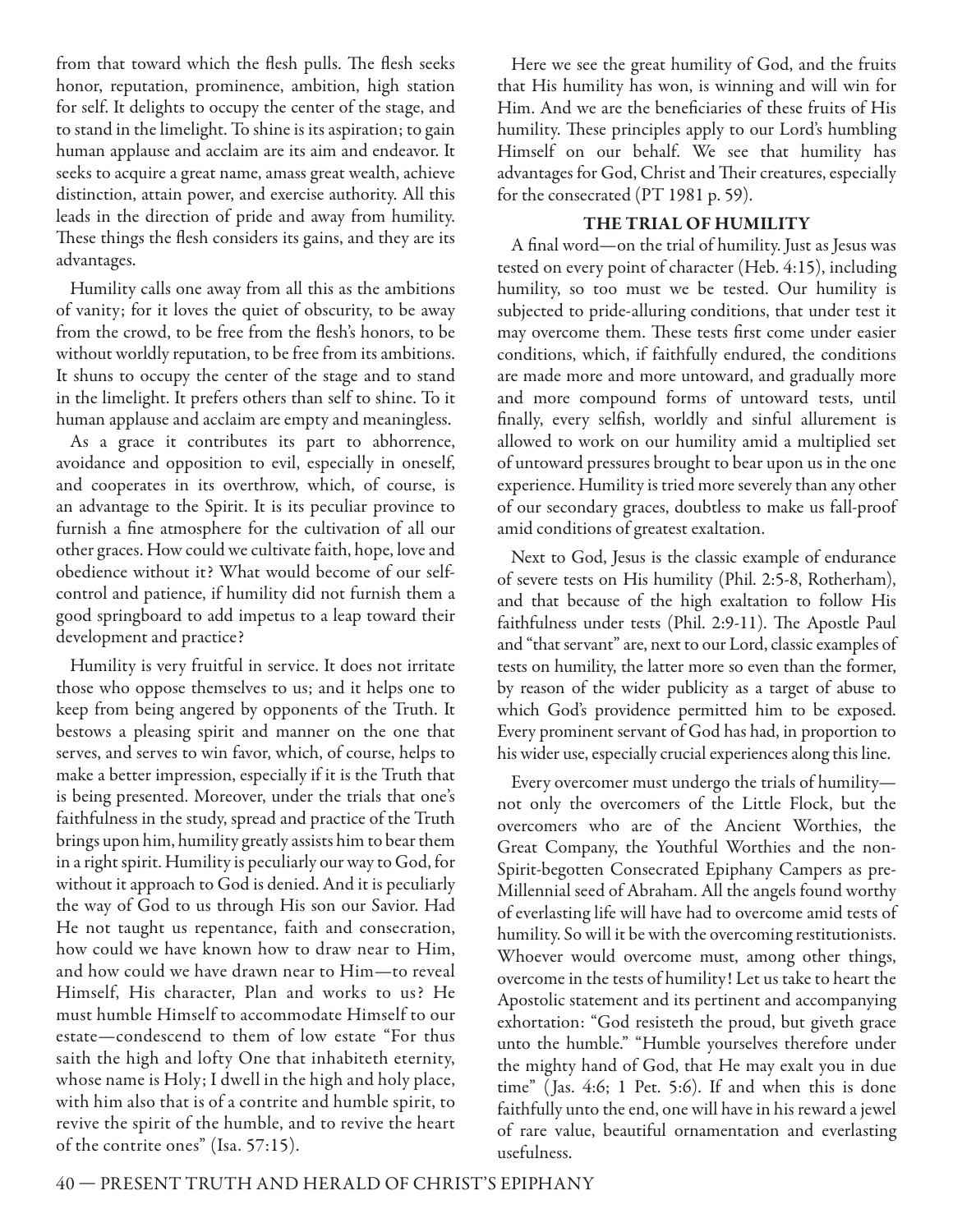# ISAIAH'S VISION—STILL APPLICABLE Isa. 6:1-13

We are privileged to present this study about God's use of zealous believers. In the prophetic word of God, Isaiah is often spoken of as the greatest of the Old Testament prophets. Isaiah's long career was during the turbulent period of King Uzziah, to the end of Sennacherib's siege of Jerusalem. Under the rule of Judah's kings making political deals with Assyria or Egypt to save the country was common practice, especially timid Ahaz. Luxury and vice were ruining the nation's vitality. With insight into the workings of God in history, Isaiah stated that Assyria was God's instrument to chastise His disobedient people. At the same time, he announced that there were limits to what any earthly power, even Assyria and other superpowers, could do. Isaiah predicted a remnant would be spared to continue God's work, and ultimately a Godsent Deliverer would inaugurate a new age of justice and peace. Judah's gravest crisis came in Hezekiah's reign. Strong pressures were brought to bear on the king to join the revolt against Assyria and enter into intrigue with Egypt. Isaiah, master statesman and spokesman for God, pointed out the politicians' lack of trust in God, their desire to break an agreement with Assyria and their foolishness in relying on Egypt. Isaiah's advice was ignored. Inevitably Assyria invaded the ten northern nations and Isaiah alone was calm. Then miraculously a plague decimated the Assyrian armies and Jerusalem was spared. Apart from the information that Isaiah was the son of Amoz, lived in Jerusalem, married a prophetess and had two sons [whose names signify "a remnant shall return and the spoil speeds, the prey hastens"]. Isaiah always managed to get the ear of the reigning king; we know nothing of his personal life. His public career closed after Sennacherib's ill-fated siege of Jerusalem.

Isaiah, chapters 1-5 contain denunciations against Israel and Judah, mingled with exhortations to reformation, in which God calls to them, saying: "The ox knoweth his owner, and the ass his master's crib: but Israel doth not know, my people doth not consider. . . . Wash you, make you clean; put away the evil of your doings from before mine eyes; cease to do evil; learn to do well; . . . Come now, and let us reason together, saith the Lord: though your sins be as scarlet, they shall be as white as snow; though they be red like crimson, they shall be as wool. If you be willing and obedient, you shall eat the good of the land: but if you refuse and rebel, you shall be devoured with the sword" (Isa. 1:3, 16-20).

But these Divine offers of mercy fell on heedless ears, and consequently God sent a different message, to which Isa. 6 specially relates. And since the new message would be a difficult one to proclaim, a vision was given to Isaiah to encourage him and to lead him to volunteer to be the bearer of that message. The vision represented the majesty of God, His greatness and glory; and His holiness is markedly brought to attention by the acclaim of the seraphim, "Holy, holy, holy, is the LORD of hosts: the whole earth is full of his glory"(Isa. 6:3). In this vision Jehovah presents Himself to the attention of Isaiah as a King above all kings, as though to suggest to the Prophet and to all to whom the vision would be related, the thought of Divine majesty, which ultimately shall be revealed to the whole world of mankind. The vision is a prophecy of the future, when the "glory of the LORD shall be revealed, and all flesh shall see it together" in the establishment of the Kingdom of God during the Millennium (Isa. 40:5).

The temple at Jerusalem, otherwise called the House of Jehovah, was the scene of the vision. But instead of the holy and most holy, the mercy-seat, the altar, the table of shew-bread and the golden candlestick, everything was changed—a glorious throne was there, and upon the throne the LORD. On either side of him, as representing the Divine attributes, stood the four seraphim, while the entire temple was filled with his train of followers. In Isa. 6:3 the temple was full of glory-light and two of the seraphim cried, "Holy, holy, holy is Jehovah of hosts." The two on the other side replied, "Let the whole earth be full of His glory." Following this response the door-posts were shaken and an obscuring haze filled the temple, dimming the glory (Isa.  $6:4$ ). The shaking of anything represents its instability, its removal and the Jewish nation was removed from its favored position.

The signification of this vision we draw from the words of Jesus. He refers us directly to this vision. ( John 12:41) "These things Isaiah said when he saw His glory and spoke of Him." In fulfilment of the Divine promise Jesus appeared at His first advent and tentatively offered Himself to Israel as their great King of Glory, the great Mediator of the New Covenant promised them by Jehovah (Jer. 31:31). God knew that Jesus would be rejected: nevertheless the offer was made. Had He been received and had He then taken to Himself His Messianic glory and power it would have meant that a sufficient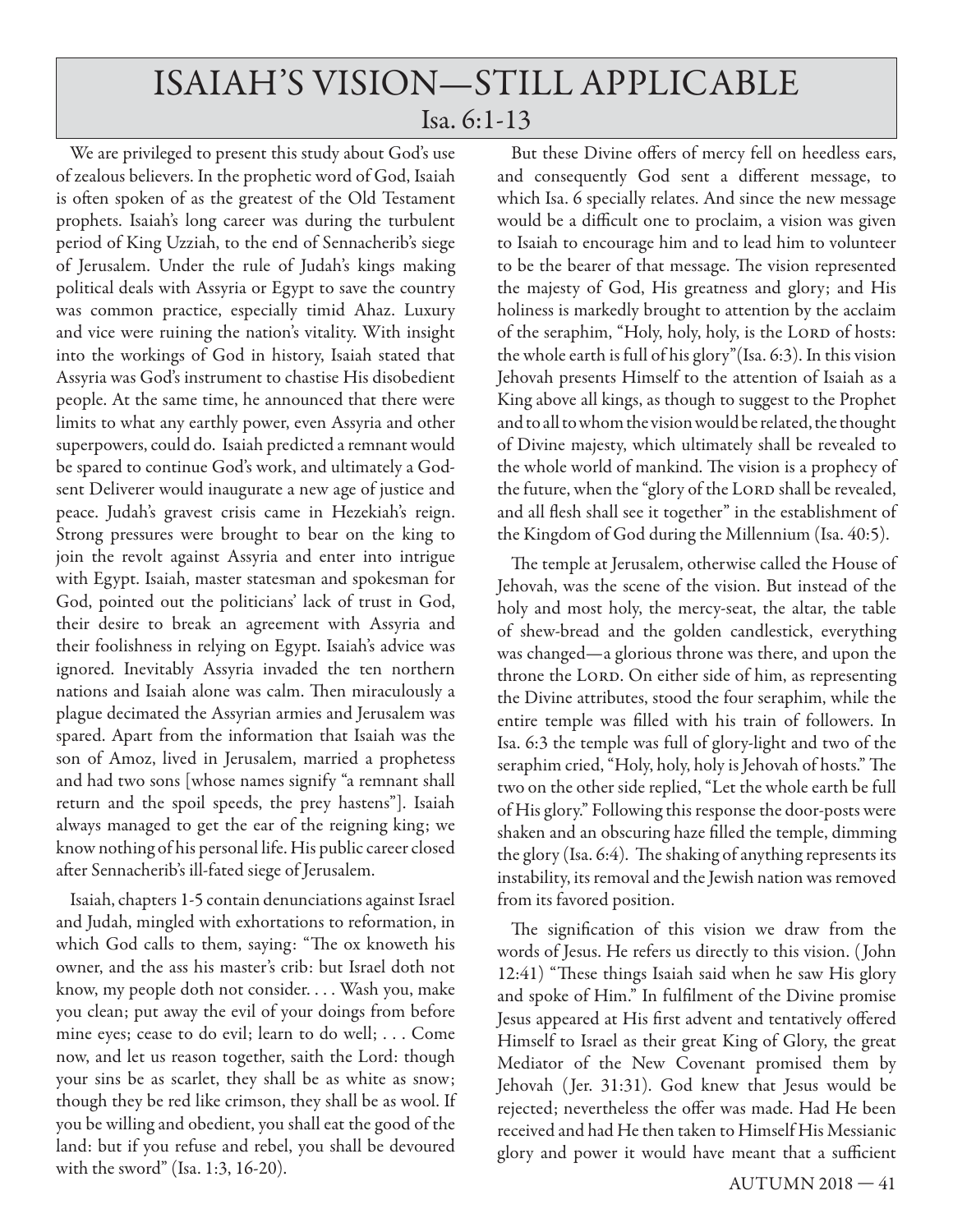number of the Jewish nation had received Him with the Bride class, to be associates in the spiritual Kingdom. In that event there would have been no offer made to the Gentiles of joint-heirship with Messiah in His glorious Kingdom—Israel would have gotten the entire blessing. The Kingdom would have been established forthwith and the nation of Israel, accepting Messiah, would at once have become the channel of Divine blessing to all nations.

Only from this prophetic standpoint would the words of the seraphim be true, for the whole earth has never yet been filled with God's glory. Quite to the contrary, the earth is full of sin and violence, and every evil work prospers under the dominion of Satan, the great adversary of God and righteousness, "the prince of this world." But God would have Isaiah, and especially spiritual Israel of the Gospel Age, for whose benefit the Prophet specially wrote (1 Pet. 1:12), know that evil shall not always prevail, but that, as expressed in our dear Redeemer's model prayer, eventually God's Kingdom shall come, and His will shall be done on earth as it is in Heaven.

Then, with evil and evildoers destroyed, and "the knowledge of the LORD" filling the earth (Isa. 11:9), this prophecy will be fulfilled, and the whole earth shall be full of God's glory (Num. 14:21; Hab. 2:14). But His people in the meantime are to wait patiently for Him—for His time for bringing in everlasting righteousness. In the meantime His servants are to serve Him and to endure opposition from the world and the brethren, just as if seeing Him, who is invisible; and recognizing "the glory of the LORD," who is as yet discerned only in vision and promise.

The repeating of the word "Holy"(Isa.  $6:3$ ) has an intensifying effect, as signifying superlatively holy, most holy. Then in vision did God impress upon His servant Isaiah His own holiness and indirectly as well His grace. All the surroundings of the vision were such as to support these thoughts, the very doorposts being seen to reverberate, and the Prophet's own person thrilled with the sight and the message. Naturally and properly, his first thought was of his own unholiness, imperfection, as a member of the fallen race; he felt himself unworthy even to see so great a sight, or to be in the Divine presence in vision, and immediately began to lament his own infirmity and his unworthiness, saying, Woe, I am a man whose lips are not clean enough to join with you seraphim in praising the Great King, much as I would like to do so (Isa. 6:5). Subsequently, the selective processes having continued throughout the Gospel Age proper, with its close the Holy Nation was completed by the power of the First Resurrection. We who are living in this expanded Gospel

Age Harvest recognize the great privilege extended to the Consecrated Epiphany Campers, the last of the five selective classes to be gathered under a special call. We have the needed understanding of the history of this study to remain in the loving care of Jehovah. When everything comes into proper readiness, and the command, let the whole earth be filled with the glory of Jehovah God goes forth, the world will be blessed.

#### **SIMILAR EXPERIENCES OF OTHERS OF GOD'S PEOPLE**

We find that those who are brought closest to the Divine presence, and who see the Divine glories and majesty most distinctly, with the eyes of their understanding, and who realize most fully the holiness and perfection of our God—these feel, more than do others, their own blemishes, shortcomings and unworthiness, although actually they are far superior to others of the human family, else they would *never be granted* such insights into the Divine plan, character and coming glory. In the vision Isaiah recognized that the shaking of the door-posts and the obscuring mist signified unpreparedness somewhere for the glory of the LORD and he cried out "Woe is me, for I am undone" (Isa. 6:5). This was the effect of Jesus' teaching upon the holy ones of Israel, knowing of their own demerits and recognizing God's perfection. The blessing from this lamenting is our recognizing the need of humility! Humility is not only an appropriate grace for all who are blemished through the fall, but it is appropriate also for the angels, for is it not one of the fruits of the holy Spirit, as pointed out by the Apostle? Whoever has a deep humility of heart, an intense appreciation of his own demerits, and of the Divine perfection, is in a condition of heart ready for Divine blessing and for usefulness in the Divine service, while the hypocritically self-righteous, who claim perfection for themselves in thought, word and deed, are in a condition of heart that is deplorable, and are wholly unfit to be used of the LORD as messengers of Divine grace.

When Isaiah, in the vision, cried out in Isa. 6:5 "I dwell in the midst of a people of unclean lips" Isaiah was lamenting his own imperfection, and that his lips were wholly inadequate to and unfit for the telling of the Divine glory, one of the seraphim brought a live coal from off the altar, and therewith touched the Prophet's lips in Isa. 6:7. In the symbolic language of the vision, God said to Isaiah: Since you have realized your own blemishes and the Divine goodness, you shall be granted powers of speech, eloquence and words that are not your own, but which are beyond your natural ability, and inspired by the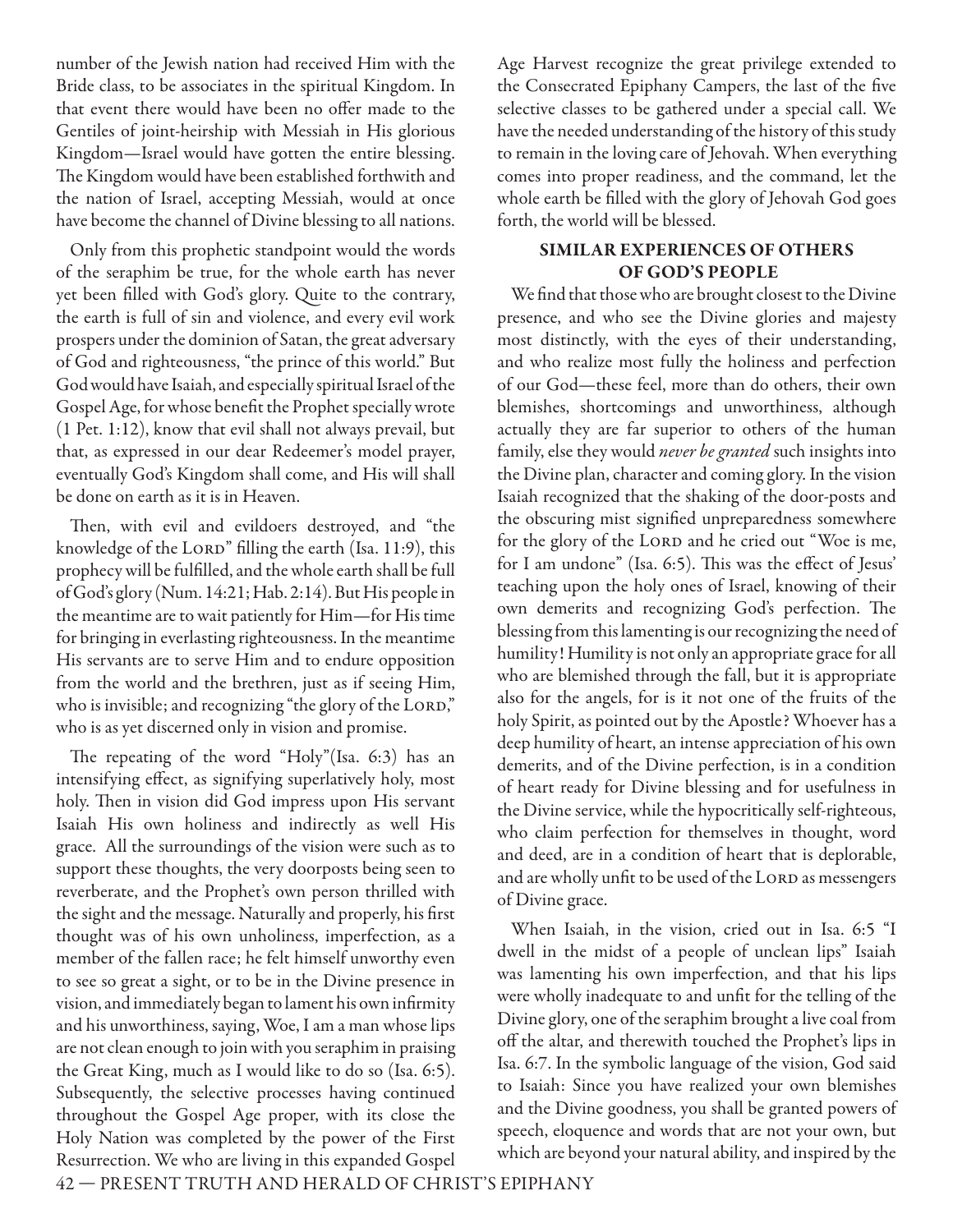LORD—your lips shall be inspired with the message of the great salvation, the message of love, the fire, the zeal, which shall prompt and consume the sacrifice, and with the grand results which shall flow from it: you may, in your lips at least, be cleansed from all sin, even in advance of the great sacrifice of which you shall speak as My prophet and mouthpiece. This privilege of having the live coal of v. 6, touching the lips of v. 7 continues to this day, allowing some to have the opportunity of being mouthpieces for God, having been touched with an antitypical coal. The message taught in Rom. 12:1 is a cleansing from sin and a service to God.

#### **"HERE AM I; SEND ME"**

The vision had its designed effect upon Isaiah, establishing more firmly his faith, manifesting to him the Divine greatness and power, to him the highest of holy things. Isaiah's heart was quickened with a desire to further engage in the Divine service, no matter what the message which God would send. Consequently, when further on in the vision he heard the LORD inquire for a faithful servant, he immediately responded, offering himself, and was accepted, and the message given to him. The words of Isa. 6:8 explain God's need for an earthly vessel to present His Word to those with a hearing ear; "I heard the voice of the LORD saying: 'Whom shall I send?' " God sends this invitation to sacrifice to all who have an ear to hear. "Then I said, 'Here am I! [The sanctified] Send me.'" All soldiers of the cross must be volunteers.

This same invitation is extended to those whom the LORD would specially use in His service during this expanded Gospel Age. None are forced into Divine service: all soldiers of the cross must be volunteers none will be drafted. The LORD does not even press us to become His servants as was illustrated here with Isaiah. Oh, He shows to His faithful ones His character and plan, then lets them know that He is seeking such to serve and worship Him in spirit, in Truth and this knowledge is His "call."

This is quite sufficient for all who have tasted of God's grace appreciatively: for such to know that there is an opportunity of rendering service to the King of kings is to volunteer their service, to pray that God will grant them a privilege of using all their talents to fit them in His service. Only such are true mouthpieces of the LORD. The false prophets and teachers of error are those who pretend to serve the LORD's cause for hire of money or for praise of men or self-adulation or aggrandizement.

The message, of which Isaiah was made the channel or mouthpiece of the LORD, was as already intimated an

unpleasant one. It was a message to the effect that the Divine counsel had already foreseen that all the warnings, threatenings and chastisements which came upon Israel and Judah had failed and would fail to reach their hearts and turn them to repentance. As a consequence, the land would be made desolate and the people would be carried away into captivity.

Such a message would be difficult to deliver to any people, yet this was the message which God sent, and for which He specially prepared His servant. We are not surprised to learn that the message was resented, and although Isaiah lived to the good old age of seventy, there seems to be reasonable ground for the Truth of the claim made by tradition that he eventually died a martyr's death by being sawn asunder. Even the ray of hope which his message contained, to the effect that a remnant of the people would be spared and returned to their land, and that the national hope would be revived, was no doubt considered to be the addition of insult to injury, by the proud and self-willed people to whom the message was delivered.

It was not long after Isaiah had this vision that the ten tribes of Israel were carried away into captivity, and although a reformation set in with Judah, it was but temporary, and Judah's share in the prophesied captivity occurred about 150 years later. In Isa. 6:9 "And He said, 'Go, and tell this people: Keep on hearing, but do not understand; keep on seeing, but do not perceive.' "This same message of Jehovah was quoted by our Lord Jesus and the Apostle Paul, as further applicable to Israel, at the First Advent, when, on their rejection of Messiah, the nation as a whole was rejected of the LORD and scattered among all the nations of the earth, and only a "remnant" of Israelites indeed, who accepted the Messiah, were received into the higher dispensation of Divine favor of the Gospel Age, as sons of God. Let us reason on this thought; since natural Israel is a type of nominal spiritual Israel, we find a somewhat similar message due to the Gentiles. John 1:12 "But as many as received Him, to them He gave the right to become children of God, to those who believe in His name" (Matt. 13:13-17; Rom. 11:5-11).

#### **THE MESSAGE TO NOMINAL SPIRITUAL ISRAEL**

Finding, as we do, in the Scriptures, that Fleshly Israel was a type of Nominal Spiritual Israel, we are not surprised to find also that there is a somewhat similar message due to the spiritual house now, in the end of this Age. The LORD's message now is that the harvest of the earth is ripe, that the time of harvest is here, that He is seeking Israelites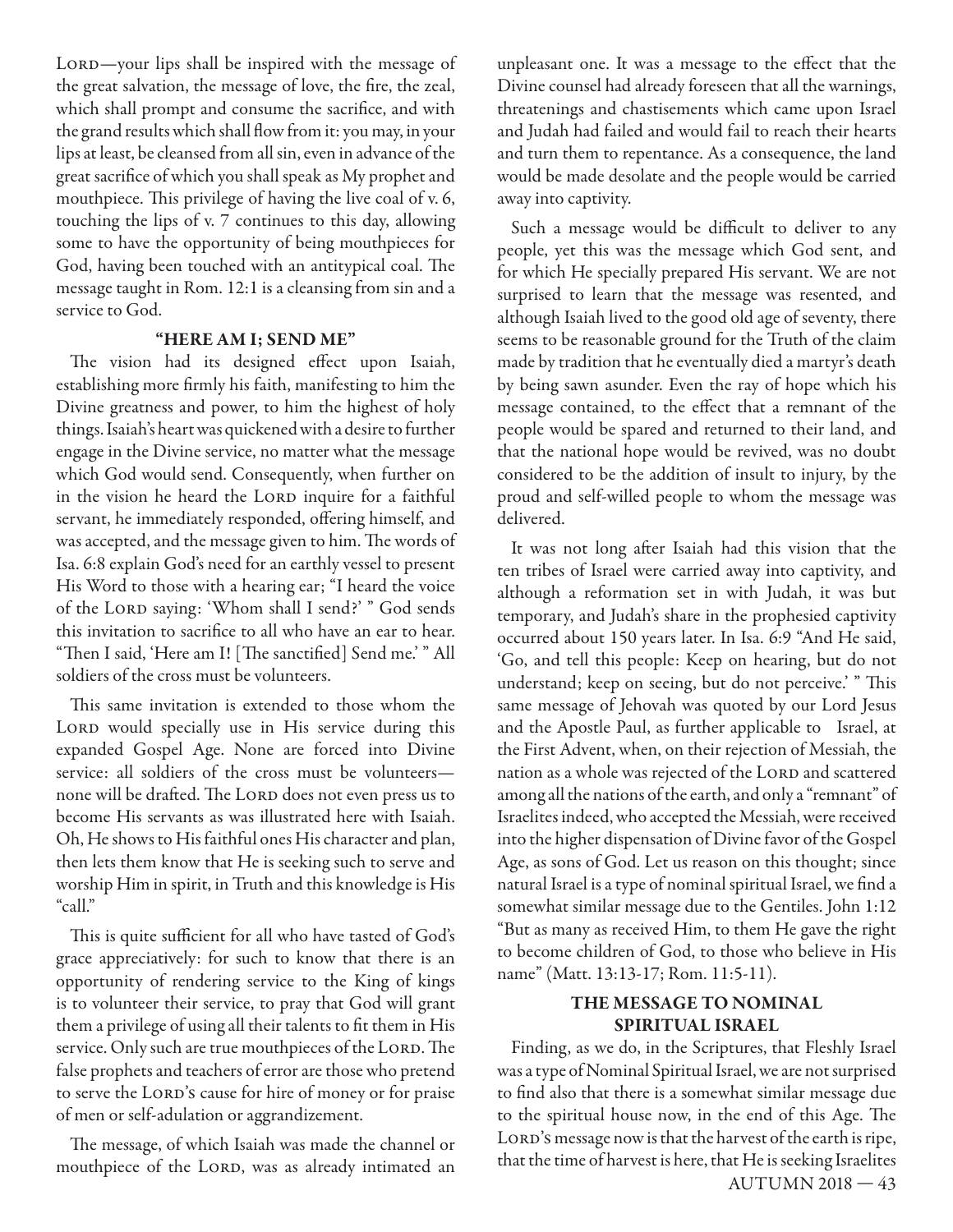indeed, that He is gathering out His jewels, which, during the prevalence of evil, have been undergoing polishing to fit and prepare them for the coming glory, to reflect the Divine light and beauty.

The message now is that nominal Christendom is "Babylon," confusion, and that all who are truly the LORD's people are now to hear His voice and to flee out of Mystic Babylon, that they be not partakers of her sins, and that they receive not a share of her plagues (Rev. 18:1-4). V. 4 speaks of a voice from heaven; the voice of God, the voice of enlightenment—NOT an audible voice. He calls us by the principles of righteousness. Oh, the LORD is still mindful of His true saints. We read of it every day in our Morning Resolve. In the same breath that declares Babylon is fallen from Divine favor, there comes this wonderful message "come out of her." In Present Truth 1977, p. 38 we read "God will make all the five pre-restitution consecrated classes—the Little Flock, the Ancient Worthies, the Great Company, the Youthful Worthies and the Consecrated Epiphany Campers, symbolized respectively by Zion, Moriah, Akra, Bezetha and Ophel, the special means of assisting the non-elect up the Highway of Holiness. He will exalt them for this purpose."

God bids His people to separate themselves from all sin and sinful conditions. Our forefathers did not hear this voice, did not see this condition of sin, for the voice had not then spoken. This is a call to associate with Christ, "Gather my saints together unto me" (Psa. 50:5). It is our privilege to be His people.

While God has indeed put into our mouths a new song, that we may show forth the praises of Him who has called us out of darkness into His marvelous light, and that we may tell of His loving-kindness and His tender mercies over all His works, and that eventually all shall come to a "knowledge of the LORD," that they may be saved, if they will. Nevertheless, this particular feature of the message of present Truth, which calls God's people out of Babylon, is in many respects, like the message which Isaiah was bidden to deliver to the faithful of Israel in his day: it is a message that is not favorably received—a message that is resented by many and that brings upon those who present it, even in the most gentle and loving manner, the curses and the scowls of those who love sectarianism and the worship of human theories and creeds better than they love the LORD and His message.

Those who would speak the message of present Truth in love, and yet with courage and fearlessness of man, need just such an encouragement as the LORD granted to Isaiah. They need that the eyes of their understanding be granted a vision of the King in His beauty; and they need to hear distinctly uttered the fact that ultimately God shall establish His Kingdom, which shall fill the whole earth with His Glory. And just such a view and such a message He is now granting to those whom He would use as servants and mouthpieces.

The present Truth, the eating of the "meat in due season," now provided by our present Lord, affords His faithful ones a waking vision of God's glory, never conceived of before, but now clearly recognized by the eye of faith, in the light of the clearer Truth. In this light of the Divine Plan of the Ages we indeed see the Divine character as never before—Divine wisdom, Divine justice, Divine love and Divine power, fully coordinated, operating in absolute accord in all the great work of our God, comprehending the past, the present and the future.

In this our vision there comes to us also the seraphic testimony, "Holy, holy, holy, is the LORD of hosts: the whole earth is [to be] full of His glory." From this standpoint of the future work of our God, through the Millennial Kingdom of the glorified Christ, Head and Body, and the rest of the pre-Millennial seed of Abraham, who shall bless all the families of the earth, we can see Divine holiness, love, wisdom and justice, as it is *not* possible for them to be seen from any other manner. As it is, those who see Divine grace in the effulgence, and who, nevertheless, realize their own imperfection and unworthiness—these it is who today have granted to them the opportunity of being mouthpieces of God by being touched with an antitypical coal from the antitypical altar.

Psa. 63:5, "My soul shall be satisfied as with marrow and fatness, my mouth shall praise You with joyful lips." Lips represent teachings and unclean lips represent unclean teachings. The altar represents the sacrificed humanity of the Christ; the live coal the Ransom Truth and the tongs the refutation of error. Isaiah here types God's people who, while dwelling in Babylon, were proclaimers of unclean teachings, but whom, on coming into the Truth from 1874 onward, were cleansed from errors, especially by the Ransom Truth, and eager to render service to our Lord. The consecrated children of God are commissioned and given the work of proclaiming the present Truth to others, until the Time of Trouble brings its destruction (Isa. 6:11, 12). In v. 11 Isaiah asks "LORD, how long?" God answers "till the land is utterly desolate." Yes, the Time of Trouble continues to do its work! The heat of the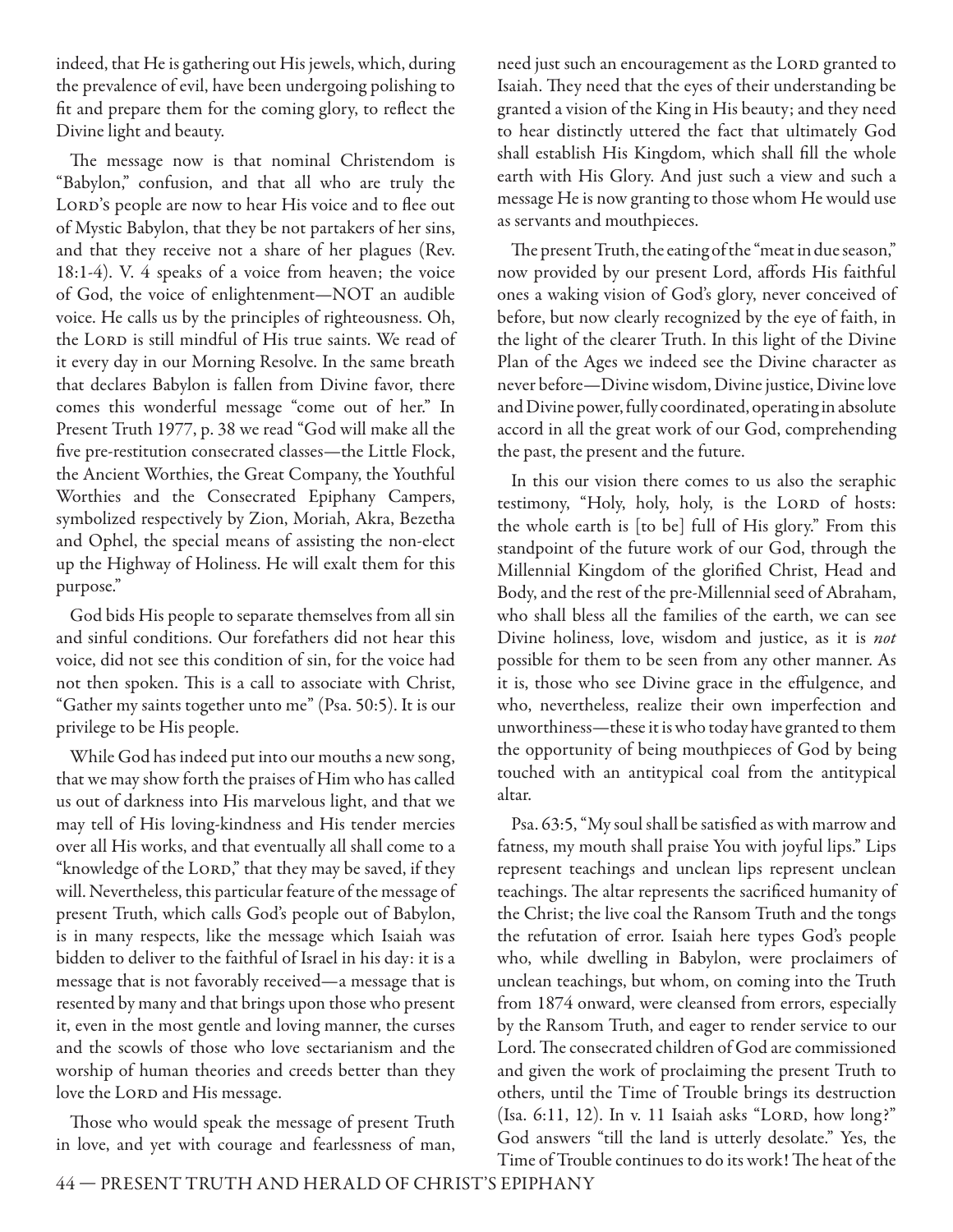fire represents the fiery trials that result from ministering such Truth teachings. But such trials should not deter any from continuing steadfastly to abound in the LORD's work (1 Pet. 4:12-14). Let us consider the thoughts of Isa. 6:13; we have two trees pictured, the mighty oak and teil, as being cut down (casting their leaves) leaving the stump—"so the *holy seed* shall be the substance thereof." This *holy seed* represents the Ancient Worthies cut down in death for thousands of years returning in restitution to be a special blessing especially to the faithful loyal and holy Jews.

"Therefore, my beloved brethren, be steadfast, immoveable, always abounding in the work of the Lord, knowing that your labor is not in vain in the Lord" (1 Cor. 15:58). How grateful we are to have our eyes of faith to help us stand fast that we adhere to fixed principles. Establishing ourselves in present Truth signifies that our faith is steadfast and immoveable. Those who love the Lord and study to show themselves approved can understand the Apostle Paul's words "Knowing that your labor is not in vain in the Lord." Oh, faith sees the accomplished victory of the future; and even now we rejoice in the privilege of co-laboring with our Master, giving of our time, energy and life. Our labor at the present time seems small and insignificant, because few have ears to hear and hearts to receive, but it is acceptable to God through Christ and it is fitting us for our share of work in the Kingdom.

We complete this study of our privileges of service toward God with some comments on prayer as our method of communicating with God. Jehovah has given the principles as to who can pray to Him in James 5:16 (R.V.), "The supplication of a righteous man availeth much in its working." God desires us to learn to watch for the answer to our prayers and thereby get the lesson of appreciation and gratitude to Him, as we realize that He has given us our request. We should therefore pray with all perseverance, watching for the answer until it come—not watching merely for a few minutes, or for a day or a week. The LORD might see best to further defer the answer to our petition, either to test our faith or to increase our earnestness and get us into a better condition to receive the blessing. It requires time to become emptied of self and prepared to receive the mind of Christ; and with some, more time is required than with others.

We are sure that the LORD will pursue the course which is best for us, just as a teacher with his pupils, and a parent with his children. The parent exercises judgment as to what is best for the child. So our Heavenly Father wishes

to give us the good things, however sometimes He sees best that we wait a long time before getting the answer to our petitions; at other times He may give us a speedy answer to our prayer. Nevertheless, as the Apostle Paul declares, we know that all things are working together for our good, because we love God and have been called according to His purpose. And we must ever bear in mind the conditions which our LORD imposes: "If you abide in Me, and My words abide in you, you may ask what you will, and it shall be done unto you"( John 15:7).

The fully consecrated will not want anything which is not in fullest harmony with the will of Him we so love and adore, and Who is so worthy of our love and loyalty. We must remember, too, that while we are praying with persistence and faith, the LORD is preparing for us, not only the blessing and opportunity of service which we desire, but He is also preparing the circumstances and conditions which will bring this blessing or opportunity in the best form. The Scriptures commend both public and private prayer amongst the children of God. But secret prayer is absolutely essential to the life of a Christian.

We are to pray always, to be always in the spirit of prayer, to be so devoted to the LORD that we shall ever manifest in our lives the beauty of holiness, that we shall be shining lights in the world. But we hold that no Christian can maintain this heart attitude, or glorify God in his life, without going to the LORD in a particular and formal manner, and preferably upon his knees, and if possible in solitude at certain times. "Enter into thy closet, and when thou hast shut thy door, pray to thy Father which is in secret"(Matt. 6:6).

Our dear Master's constant attitude of prayer did not hinder His more particular devotions when He turned aside from the busy affairs of His life to converse with the Father

But when you pray, go into your room, close the door and pray to your Father who is unseen. Then your Father who sees what is done in secret, will reward you. Matthew 6: 6 in secret—sometimes briefly and sometimes spending the entire night in prayer in the mountain solitude. The very isolation of the Lord from all human help drew Him nearer and more often to the Father in prayer and communion. So it is, or should be, with all the true followers of the Master. As Israelites Indeed we desire to grow in His character-likeness and we will like Him, pray without ceasing, in everything giving thanks, singing and making melody in our hearts to the LORD, and recognizing Him as the center of all our hopes and joys.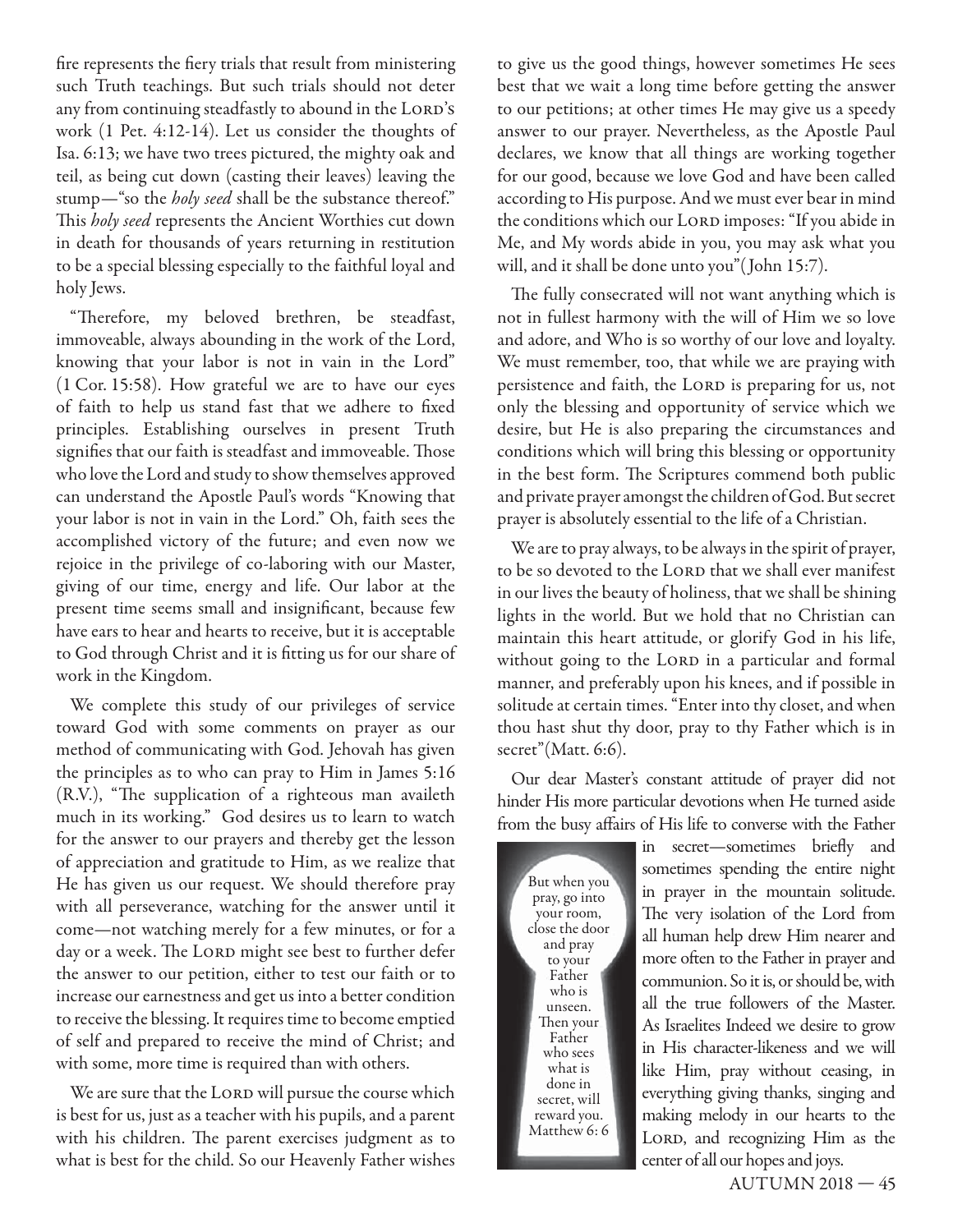# Some Thoughts on Our Movement's Leader in 2018

Some brethren are passing through a very difficult and expanded period of time. That a time of great difficulty would be due in this movement, was made manifest in October 2006, when it became clear that some senior brethren in America were acting in an unruly fashion. This continues into 2018. History shows that during interim times comes unrest, for some, with the Lord's choice of leadership. In 1917-19 and in 1954-56 there have been parallel difficulties in America, as well as other countries and so indeed it has occurred yet again. This fact should, in itself, have warned the brethren that a great spiritual danger was to develop and make itself felt among the brethren at this time.

In both of the previous cases the difficulties arose at a time when a major change of Leadership had just taken place; in the first case with the death of Brother Russell, "that Servant" and in the second with the death of Brother Johnson; the last priestly member of the Church. So it was to be expected that with the death of Bro. Hedman, the last scripturally installed special assistant to Brother Johnson, that some kind of sifting could well rise.

Bro. Ralph Herzig took his office in 2004 and soon provided a legal document that would go into effect when necessary: "I have, in following the Lord's leading selected two brothers, Leon Snyder and Daniel Herzig, here in the U.S. to be the potential leader of the Lord's People and the Executive Trustee after I am no longer able to occupy that position. Bro. Leon Snyder is the first choice to fill the vacancy when it shall arise." In Brother Ralph Herzig's case the peculiarity also has to do with uncharted territory: the manner of successorship in the case of a living, but unable to perform, incumbent Executive Trustee. Unlike the other leaders that went into death shortly after their illness; Brother Ralph Herzig continued to live; however, unable to do the work of his appointment from Nov. of 2012 until April of 2016. In some minds this complicated the operations of the movement.

Also, during this same time period of 3½ years the leadership was changed from a Youthful Worthy to a Consecrated Epiphany Camper. Yes, peculiar uncertainties. Some are willing to set aside that God continues at the helm and has always set in place those of His choosing, and as Brother R. G. Jolly wrote in 1952: "Such an office does not depend on everyone recognizing it. In fact many will fight and oppose the idea. The

existence of the office depends upon God's appointment, rather than man's acceptance." [Also E 5 page 501]

A strange teaching, in parts of the world wide movement, has been discussed among some brethren for some time: it is that the Lord's people no longer need a leader. This anarchistic idea is ill conceived and poorly thought out and those foolish enough to entertain such an idea, clearly are in danger of entering into a profound spiritual blindness. The consequences of such a teaching would be devastating, for it would lead to the abandonment of the Biblical teachings and arrangements of the Parousia and Epiphany Messengers. This package should be returned unopened to its sender-Satan!

I quote from some thoughts sent to the Bible House "It appears that God has changed His method of providing the Truth as due." "We have not had a God appointed leader since Bro. Hedman." "Do Bro. Ralph or Bro. Leon have any scripture to prove they are the appointed leaders?"

A certain superficial legitimacy has been given apparently to this fallacy by quoting the Epiphany Messenger's thoughts on Proverbs 30:27; he wrote in E11 page 669; "the Youthful Worthies, who have no special leader of their own class, yet go forth to their work as a firm unit in unison of purpose." Now this was correct in the days of Brother Johnson, however, matters had to change with the departure of the final member of the Gospel Age Church from the earth in 1950 and the final member of the Great Company in 1979.

The leader and final member of the Great Company, Brother Jolly, made it quite clear the "locusts" of Proverbs 30:27 type the Youthful Worthy class. He gave further light on this matter in his day in PT '72 page 54 when quoting the above; "The Youthful Worthies, who (as long *as spirit-begotten ones are still in the flesh*) have no special leader of their own class, yet they go forth to their work as a firm unit in unison of purpose." When Brother Jolly died he arranged that Bro. Gohlke, a Youthful Worthy, succeed him as a leader of the Lord's people.

By denying a proper and authorized leadership, this teaching is advocating a form of anarchy. Would the Shepherd leave his flock? Would the God who inspired the apostle to write; "Let all things be done decently and in order"  $(1$  Cor. 14:40) allow His flock to be in anarchy? Does the Almighty God change his arrangements to conform to current political thought or delusive human philosophies? (Mal. 3:6) Each should examine the beliefs they hold; are they in harmony with the Lord or in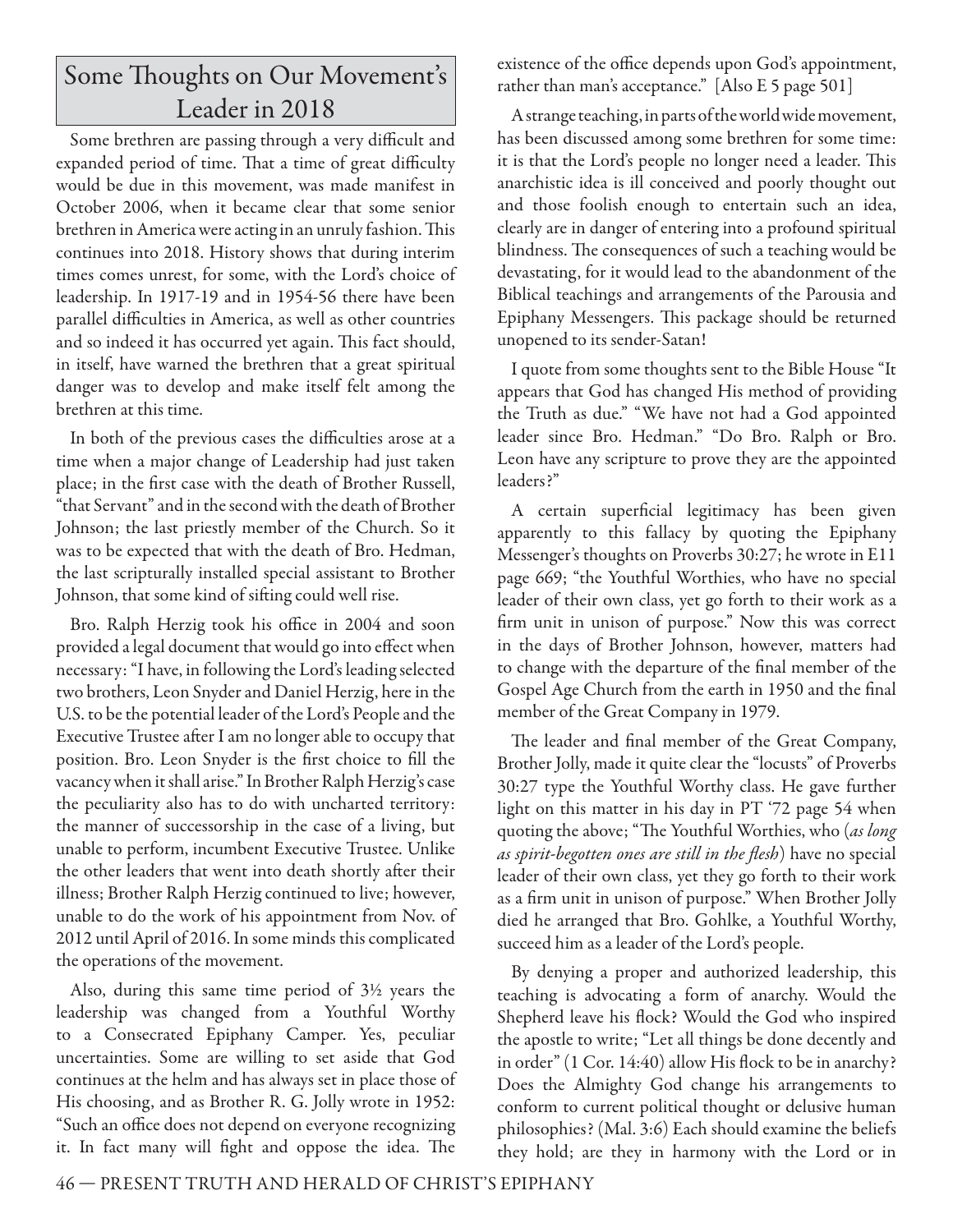harmony with the wisdom of this world? (1 Cor. 2:12, 13)

The world is rapidly going into anarchy and it may well be that many in the world may become more receptive to the Parousia and Epiphany Truth as a result of this increasing lawlessness. It is the privilege of the brethren to uphold the doctrines and arrangements of the Messengers as never before. The spirit of anarchy has no place in the sphere of the Truth; it belongs to this present evil world and that is where it should stay. Brethren should not be caviling at Brother Herzig's or Brother Snyder's offices, rather they should be thanking the Lord that He continues to provide us with qualified leaders. Our Lord will not leave his people without a special watcher to assist them.

I close these pertinent thoughts on the understanding of Leadership for Bible Standard Ministries [LHMM] with this 1978 quote from Brother R.G. Jolly: "We have every confidence that after the Great Company finishes its earthly course, our Lord will continue His special shepherding care for His people through the Youthful Worthies, and that after the Youthful Worthies have finished their course in this life, He will continue it through the Consecrated Epiphany Campers" (Until Restitution).

 How extremely painful it will be if some brethren were to lose their standing at this time!

Bro. Leon Snyder

## **CONVENTION DATES**

#### **AFRICA**

Nigeria Nov. 23, 24, 25, 2018

Kenya Nov. 3, 4, 5, 2018

#### **INDIA**

Nazareth, Oct. 26, 27, 28, 2018

#### **NOTE FROM INDIA'S REPRESENTATIVE**

Dear Bro. Leon:

Christian Greetings!

By the grace of the Heavenly Father, the Lord's work in India is going well and good. Last year (2017) we received showers of blessings from our dear Lord. Thank you so much for your Christian love and support which is very much encouraging us to do the Lord's work more and more diligently.

Remember us in your prayers.

Your brother in the masters service,

V. Vincent Jeyakumar

visit us at

Bible Standard Ministries 1156 Saint Matthews Rd. Chester Springs, PA 19425

# **ANNOUNCEMENTS**

### **OBITUARIES**

**Sr. Darlene Dobruk**, Erie, PA. wife to Bro. Nick Dobruk, died at Age 76. She was a devoted wife and companion and always considerate of others. Bro. Bob Steenrod will give the memorial service.

**Glen Atkinson**, born May 21, 1931 in Earlsboro, OK., died March 8, 2018. He lived a honorable Christian life for 87 years. He joined the US Army when he was 16, and served his country for 20 years. While stationed in Germany, he met Sr. Ruth and they remained married for 63 years; being blest with two children, Alice and Sam. After retiring from the Army Bro. Glen worked, until he retired, for Cities Service Oil Company.

**Russell Tupper,** We invite all brethren to remember Sr. Jeanie Tupper in the death of her Husband of 54 years, Russell Tupper 88. He was kind, gentle and a child of God. Let us hold up his memory in prayer.

**Walter Willacker**, Let us keep in loving-kindness Sr. Marlyn Willacker in the death of her husband of 62 years, Walter 83. He was a loyal, happy, honest hard working man.

We look forward to seeing our Friends in the Lord, in the time of restitution blessings. Yes, when someone we loved becomes a memory, the memory becomes a blessing.

### www.biblestandard.com **RESULTS OF SUCCESSOR VOTE**

On July 13, 2018 at the Headquarters Convention a vote was held for Bro. Leon J. Snyder's future successor, Bro. Daniel Herzig. For the attendees of the business meeting, the vote was unanimous with 0 nay votes and 0 abstentions.